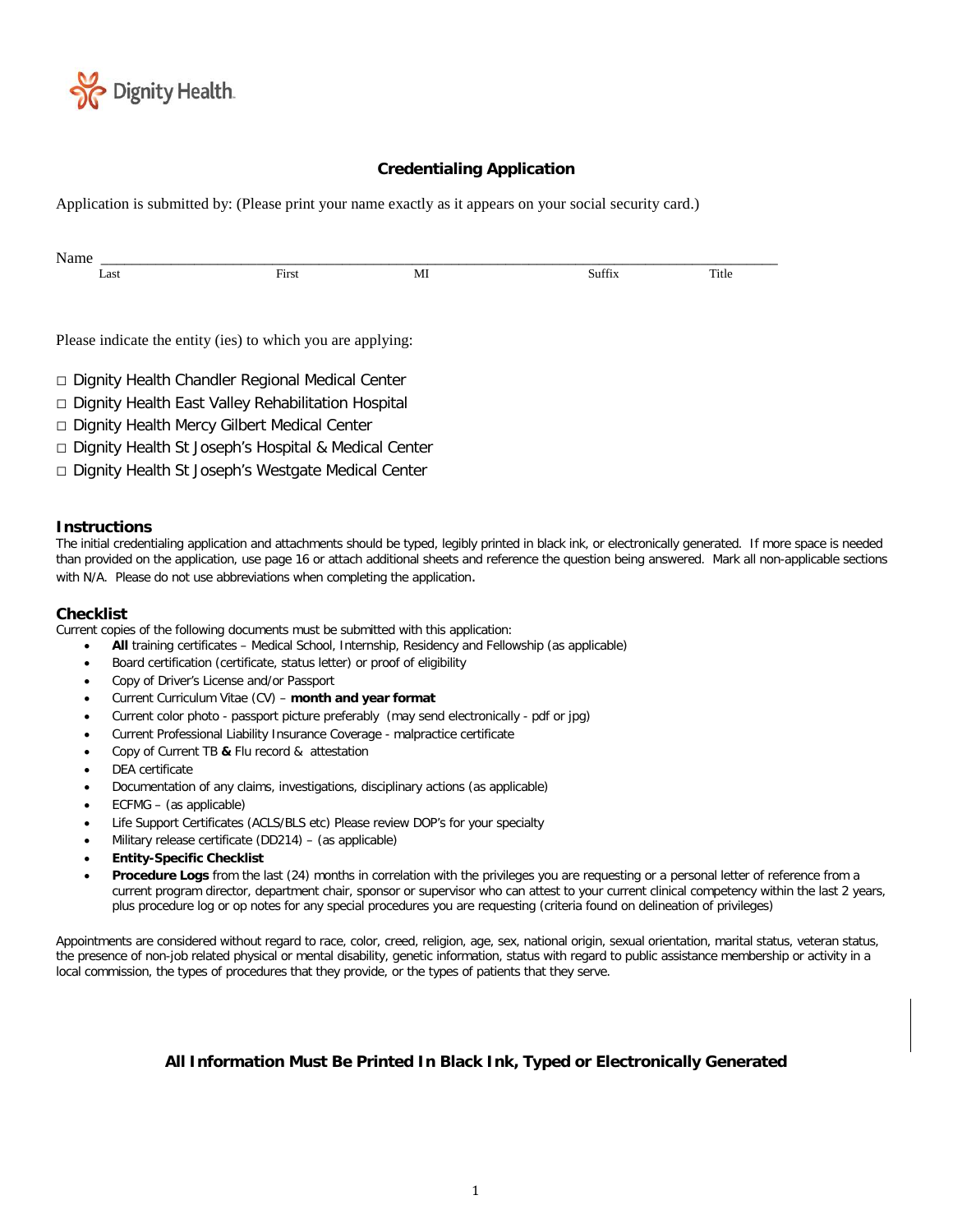

# **Identifying Information**

| <b>General Information</b>                                |                         |                   |                      |                                    |                                                  |
|-----------------------------------------------------------|-------------------------|-------------------|----------------------|------------------------------------|--------------------------------------------------|
| Please enter basic information about yourself             |                         |                   |                      |                                    |                                                  |
| Name                                                      |                         |                   |                      |                                    |                                                  |
| Last                                                      | First                   |                   | MI                   | Suffix                             | Title (e.g. MD, DDS, APN)                        |
| Please enter any other names you have used/been known by: |                         |                   |                      |                                    |                                                  |
|                                                           |                         |                   |                      |                                    |                                                  |
| Last                                                      | First                   |                   | MI                   | Suffix                             | Date Used From - To                              |
|                                                           |                         |                   |                      |                                    |                                                  |
| Last                                                      | First                   |                   | MI                   | Suffix                             | Date Used From - To                              |
| Gender:                                                   |                         |                   |                      |                                    |                                                  |
| Male Female Social Security#                              |                         | <b>Birth Date</b> |                      | Birth Place (City, State, Country) |                                                  |
| Ethnicity (Optional)                                      | <b>Marital Status</b>   |                   |                      | Spouse's Name (if applicable)      |                                                  |
| <b>Home Address</b>                                       |                         | City              | State                | Zip Code                           | Country                                          |
| Home Phone                                                |                         | Cell Phone Number |                      | Personal/Home Email Address        |                                                  |
| <b>Healthcare Related Numbers</b>                         |                         |                   |                      |                                    |                                                  |
|                                                           |                         |                   |                      |                                    |                                                  |
| AZ Medicaid #                                             | <b>NPI</b>              |                   | <b>Taxonomy Code</b> |                                    |                                                  |
|                                                           |                         |                   |                      |                                    |                                                  |
| <b>Military Service Information</b>                       |                         |                   |                      |                                    |                                                  |
| Military Reserves:<br><b>No</b><br>Yes                    | Military Service Branch |                   | Date of Entry        |                                    | Date of Separation (include DD214 if applicable) |
| <b>Languages</b>                                          |                         |                   |                      |                                    |                                                  |
|                                                           |                         |                   |                      |                                    |                                                  |
| Language 1                                                | Fluency                 |                   | Language 2           |                                    | Fluency                                          |
| Language 3                                                | Fluency                 |                   | Language 4           |                                    | Fluency                                          |
| <b>Provider Specific Contact Information</b>              |                         |                   |                      |                                    |                                                  |
| Please enter information where you can be best reached    |                         |                   |                      |                                    |                                                  |
| Telephone                                                 | Cell Phone Number       |                   | Fax                  |                                    | Answering Service                                |
|                                                           |                         |                   |                      |                                    |                                                  |
| Pager                                                     | <b>Email Address</b>    |                   |                      |                                    |                                                  |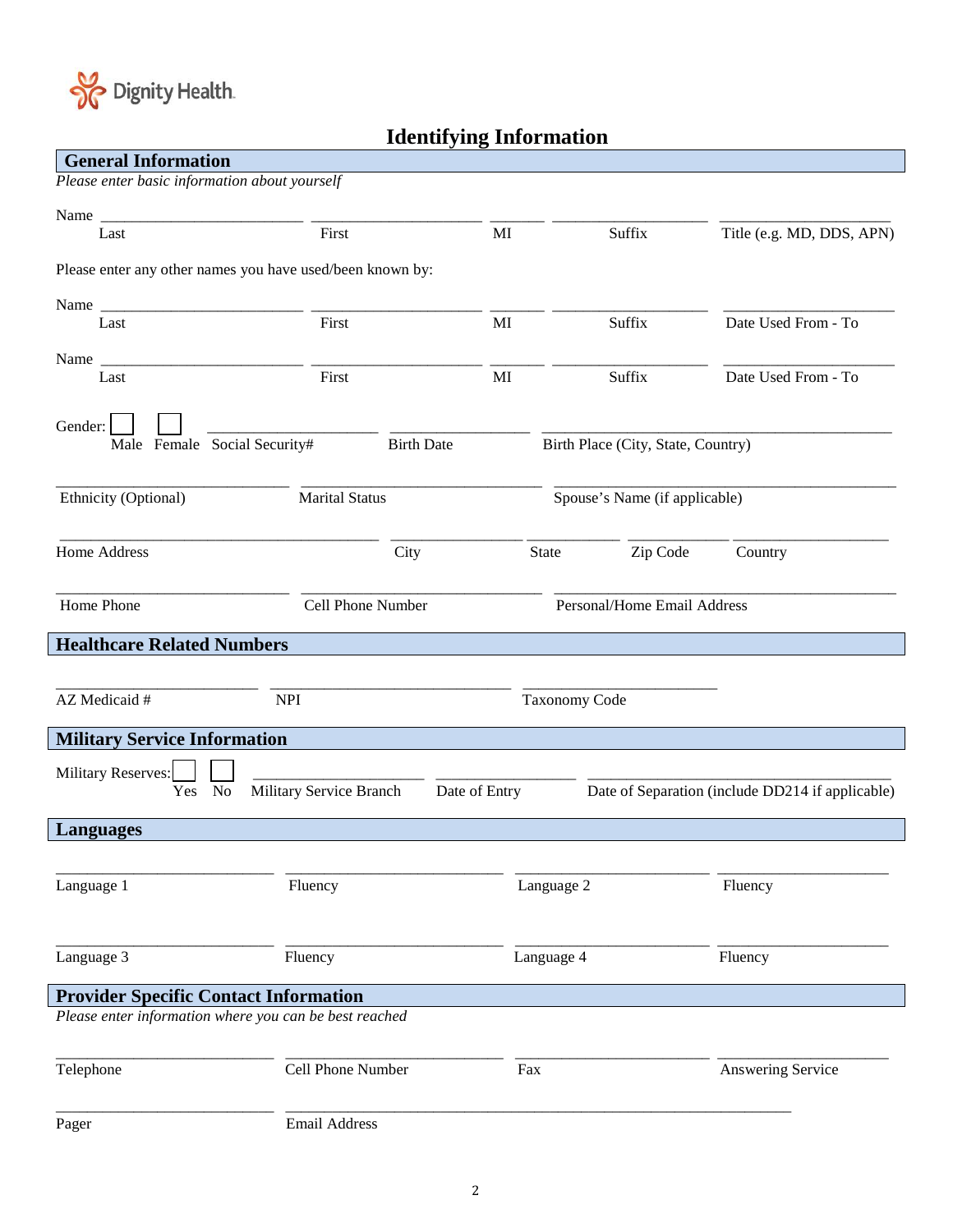

 $\overline{\phantom{a}}$ 

 $\overline{\phantom{a}}$ 

## **Practice Information**

| <b>Primary Practice Location Information</b>   |                          |      |                      |                                        |          |
|------------------------------------------------|--------------------------|------|----------------------|----------------------------------------|----------|
| Practice / Corporation/ Group Name             |                          |      | Telephone            | Fax                                    |          |
|                                                |                          |      |                      |                                        |          |
| Practice Group Tax ID                          | Answering Service        |      |                      | Practice Email Address (if applicable) |          |
| <b>Office Address</b>                          |                          | City |                      | State                                  | Zip Code |
| Office Manager                                 | Office Manager Telephone |      |                      | <b>Office Manager Email Address</b>    |          |
| Covering Physicians:                           |                          |      |                      |                                        |          |
| <b>Alternate Practice Location Information</b> |                          |      |                      |                                        |          |
| Practice / Corporation/ Group Name             |                          |      | Telephone            | Fax                                    |          |
| Practice Group Tax ID                          | Answering Service        |      |                      | Practice Email Address (if applicable) |          |
| <b>Office Address</b>                          |                          | City |                      | <b>State</b>                           | Zip Code |
| Office Manager                                 | Office Manager Telephone |      |                      | Office Manager Email Address           |          |
| <b>Credentialing Location Information</b>      |                          |      |                      |                                        |          |
| <b>Office Address</b>                          |                          | City |                      | <b>State</b>                           | Zip Code |
| Telephone                                      | Fax                      |      | <b>Email Address</b> |                                        |          |
| Office Manager                                 | Office Manager Telephone |      |                      | <b>Office Manager Email Address</b>    |          |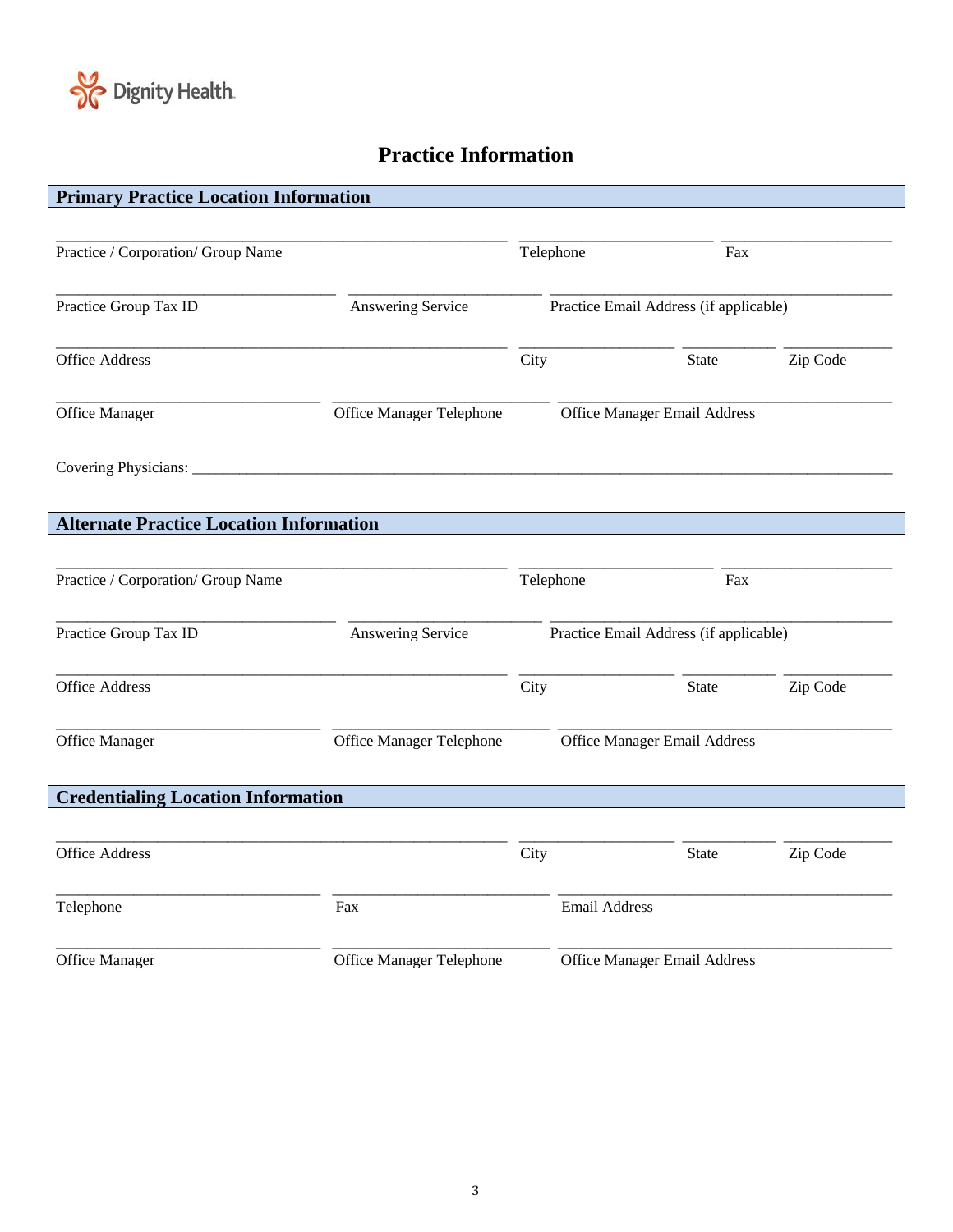

## **Specialties and Boards Information**

| <b>Primary Practice Specialty</b>  | and the state of the state of the state of the state of the state of the state of the state of the state of th                          |  |
|------------------------------------|-----------------------------------------------------------------------------------------------------------------------------------------|--|
|                                    |                                                                                                                                         |  |
|                                    | Board Certified I Not Board Certified If not certified, indicate current status:                                                        |  |
|                                    | Date Certified: ___________Date Recertified: ____________________Expiration Date: _____________Cert#: _________                         |  |
| $\Box$<br>Lifetime Certified       |                                                                                                                                         |  |
|                                    |                                                                                                                                         |  |
|                                    | □ Board Certified □ Not Board Certified lf not certified, indicate current status:                                                      |  |
|                                    |                                                                                                                                         |  |
| Lifetime Certified                 |                                                                                                                                         |  |
|                                    |                                                                                                                                         |  |
|                                    | □ Board Certified □ Not Board Certified lf not certified, indicate current status:                                                      |  |
|                                    | Date Certified: ___________ Date Recertified: ______________ Expiration Date: ____________Cert#: ____________                           |  |
| Lifetime Certified<br>$\mathbf{L}$ |                                                                                                                                         |  |
|                                    |                                                                                                                                         |  |
|                                    | □ Board Certified □ Not Board Certified lf not certified, indicate current status:                                                      |  |
|                                    | Date Certified: ____________Date Recertified: ________________________Expiration Date: _______________Cert#:___________________________ |  |
| Lifetime Certified<br>$\mathbf{L}$ |                                                                                                                                         |  |

## **Education/Training Information**

*The answers to the following questions must account for all time periods from medical education to the present. If additional space is needed, please copy this section of the application.*

| <b>Medical Education Information</b> |          |                       |                       |
|--------------------------------------|----------|-----------------------|-----------------------|
|                                      |          | Dates Attended:       |                       |
| Institution                          |          | From                  | To                    |
| Address                              |          | Telephone             | Fax                   |
| City                                 |          | Degree Conferred      | <b>Education Type</b> |
| <b>State</b>                         | Zip Code | Country (if non-U.S.) |                       |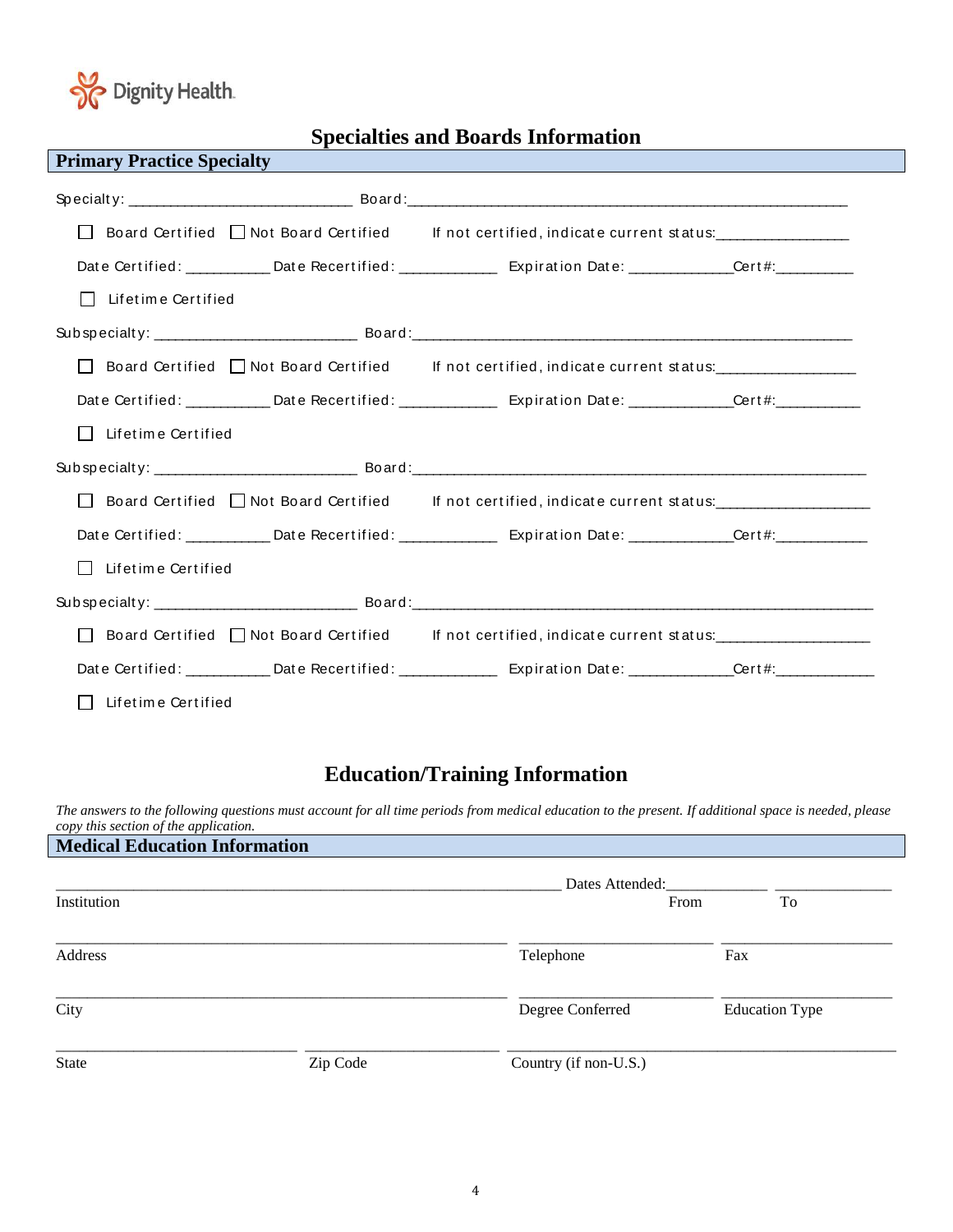

|  | <b>Medical Education Information (cont'd)</b> |  |
|--|-----------------------------------------------|--|

|                                                                                                                                                                                                   |                  |                  | Dates Attended:                             |          |                                             |
|---------------------------------------------------------------------------------------------------------------------------------------------------------------------------------------------------|------------------|------------------|---------------------------------------------|----------|---------------------------------------------|
| Institution                                                                                                                                                                                       |                  |                  |                                             | from     | To                                          |
| Address                                                                                                                                                                                           |                  |                  | Telephone                                   | Fax      |                                             |
| City                                                                                                                                                                                              |                  |                  | Degree Conferred                            |          | <b>Education Type</b>                       |
| <b>State</b>                                                                                                                                                                                      | Zip Code         |                  | Country (if non-U.S.)                       |          |                                             |
| <b>Post Graduate Training Information</b><br>List every internship, residency and fellowship ever begun or completed. If additional space is needed, please copy this section of the application. |                  |                  |                                             |          |                                             |
|                                                                                                                                                                                                   |                  |                  | Dates                                       |          |                                             |
| Institution                                                                                                                                                                                       |                  |                  | Attended:                                   | From     | To                                          |
| <b>Education Type</b>                                                                                                                                                                             |                  | Area of Training |                                             |          | Training $\Box$ Yes $\Box$ No<br>Completed: |
|                                                                                                                                                                                                   |                  |                  |                                             |          |                                             |
| Address                                                                                                                                                                                           | City             |                  | State                                       | Zip Code | Country (if non-U.S                         |
| Program Director                                                                                                                                                                                  | Telephone        | Fax              |                                             | Email    |                                             |
| <b>Post Graduate Training Information</b>                                                                                                                                                         |                  |                  |                                             |          |                                             |
|                                                                                                                                                                                                   |                  |                  | Dates                                       |          |                                             |
| Institution                                                                                                                                                                                       |                  |                  | Attended:                                   | From     | To                                          |
| <b>Education Type</b>                                                                                                                                                                             | Area of Training |                  | Training $\Box$ Yes $\Box$ No<br>Completed: |          |                                             |
|                                                                                                                                                                                                   |                  |                  |                                             |          |                                             |
| Address                                                                                                                                                                                           | City             |                  | State                                       | Zip Code | Country (if non-U.S                         |
| Program Director                                                                                                                                                                                  | Telephone        | Fax              |                                             | Email    |                                             |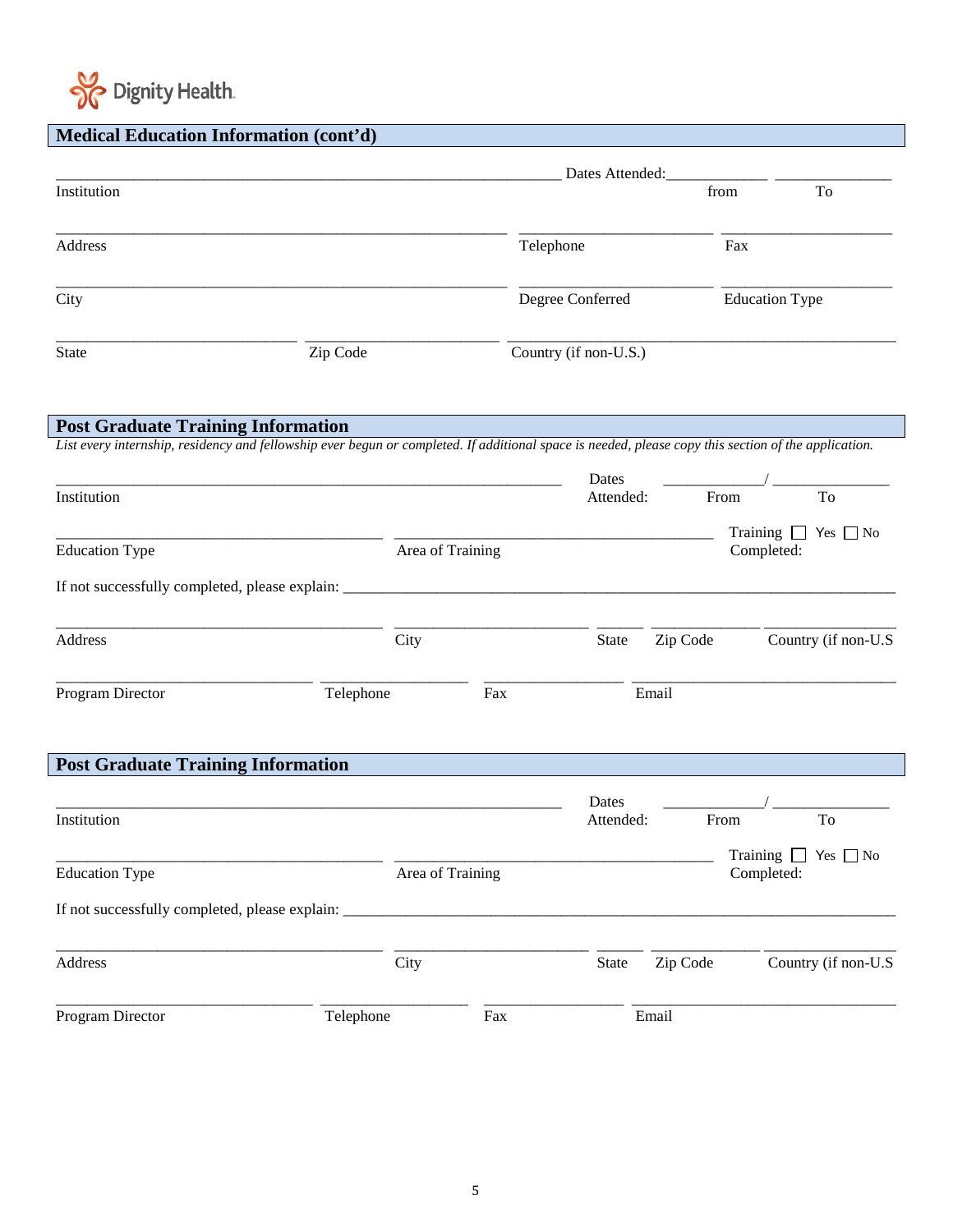

#### $\overline{a}$ **Post Graduate Training Information (cont'd)**

| Institution                               |                                              |                   | Dates<br>Attended:     |          | From                                        | To                  |
|-------------------------------------------|----------------------------------------------|-------------------|------------------------|----------|---------------------------------------------|---------------------|
| <b>Education Type</b>                     |                                              | Area of Training  |                        |          | Training $\Box$ Yes $\Box$ No<br>Completed: |                     |
|                                           |                                              |                   |                        |          |                                             |                     |
| Address                                   | City                                         |                   | State                  | Zip Code |                                             | Country (if non-U.S |
| Program Director                          | Telephone                                    | Fax               |                        | Email    |                                             |                     |
| <b>Post Graduate Training Information</b> |                                              |                   |                        |          |                                             |                     |
| Institution                               |                                              |                   | Dates                  |          |                                             |                     |
|                                           |                                              |                   | Attended:              |          | From                                        | To                  |
| <b>Education Type</b>                     |                                              | Area of Training  |                        |          | Training $\Box$ Yes $\Box$ No<br>Completed: |                     |
|                                           |                                              |                   |                        |          |                                             |                     |
| Address                                   | City                                         |                   | State                  | Zip Code |                                             | Country (if non-U.S |
| Program Director                          | Telephone                                    | Fax               |                        | Email    |                                             |                     |
| <b>ECFMG</b> Information                  |                                              |                   |                        |          |                                             |                     |
| ECFMG Number (if applicable)              |                                              | <b>Issue Date</b> |                        |          |                                             |                     |
|                                           | <b>Employed Faculty Practice Information</b> |                   |                        |          |                                             |                     |
| <b>Employed Faculty Positions</b>         |                                              |                   |                        |          |                                             |                     |
|                                           |                                              |                   | Employment Dates: ___  |          |                                             |                     |
| Institution                               |                                              |                   |                        |          | From                                        | To                  |
| Address                                   |                                              | City              |                        | State    | Zip Code                                    |                     |
| Department/Positions:                     |                                              |                   | <b>Contact Person:</b> |          |                                             |                     |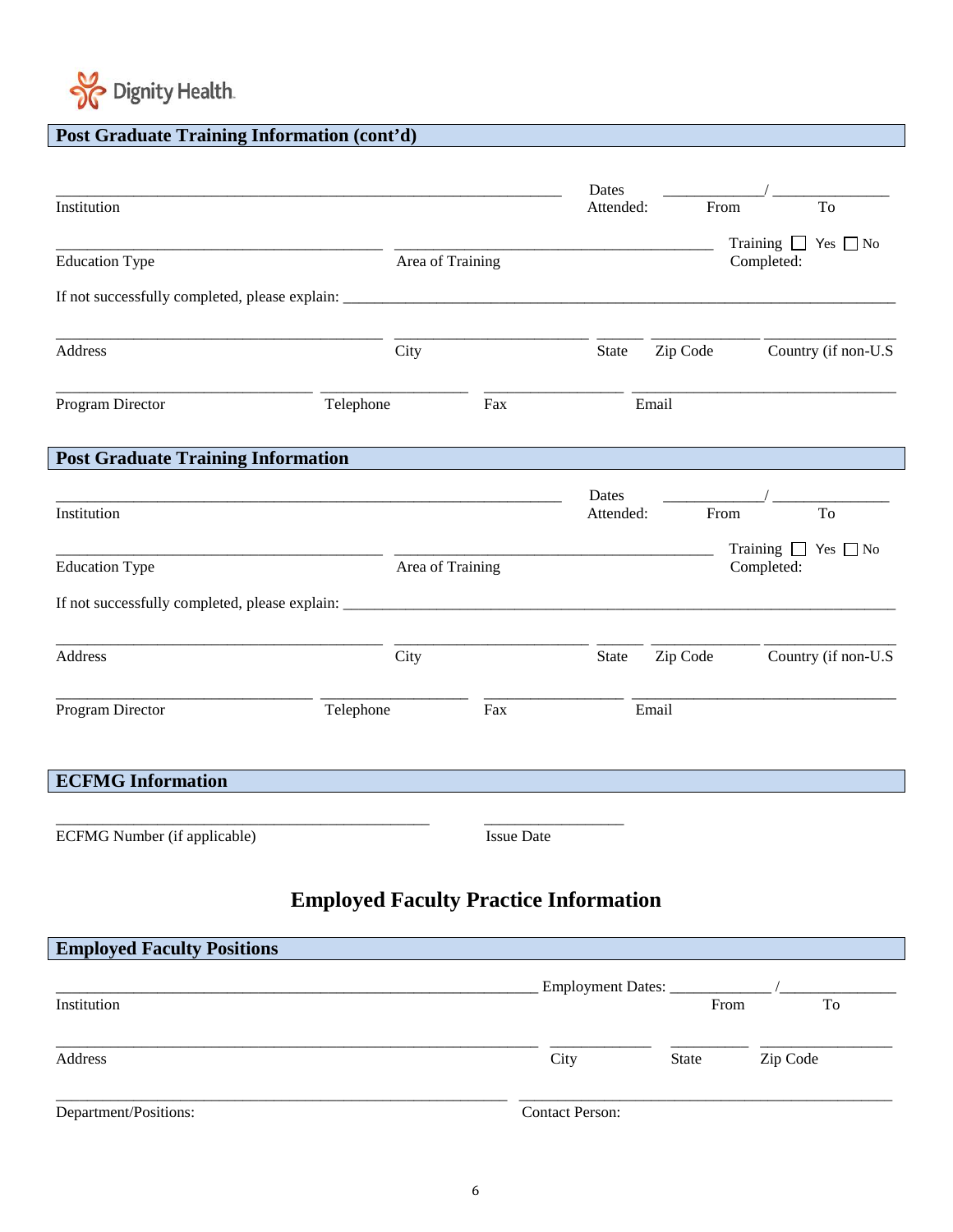

# **Employed Faculty Positions (cont'd)**

|                                                                                                                                                                                                                              |              |                       |                        | Employment Dates: __________  |          |    |
|------------------------------------------------------------------------------------------------------------------------------------------------------------------------------------------------------------------------------|--------------|-----------------------|------------------------|-------------------------------|----------|----|
| Institution                                                                                                                                                                                                                  |              |                       |                        |                               | From     | To |
| Address                                                                                                                                                                                                                      |              |                       | City                   | <b>State</b>                  | Zip Code |    |
| Department/Positions:                                                                                                                                                                                                        |              |                       | <b>Contact Person:</b> |                               |          |    |
| <b>Employed Faculty Positions</b>                                                                                                                                                                                            |              |                       |                        |                               |          |    |
| Institution                                                                                                                                                                                                                  |              |                       |                        | Employment Dates: ___________ | From     | To |
| Address                                                                                                                                                                                                                      |              |                       | City                   | <b>State</b>                  | Zip Code |    |
| Department/Positions:                                                                                                                                                                                                        |              |                       | <b>Contact Person:</b> |                               |          |    |
| List in chronological order your work history for the previous ten (10) years. If additional space is needed, please copy this section of the<br>application.<br><b>Practice Information</b><br>Future Employment: $\square$ |              | Current Employment: 0 |                        | Past Employment: 0            |          |    |
| Practice / Corporation / Group Name                                                                                                                                                                                          |              |                       | Type                   |                               |          |    |
|                                                                                                                                                                                                                              |              |                       |                        | Practice Dates:               |          |    |
| Address                                                                                                                                                                                                                      |              |                       |                        |                               | From     | To |
| City                                                                                                                                                                                                                         | <b>State</b> | Zip Code              | Telephone              | Fax                           |          |    |
| <b>Contact Person:</b>                                                                                                                                                                                                       |              |                       | Email                  |                               |          |    |
| <b>Practice Information</b>                                                                                                                                                                                                  |              |                       |                        |                               |          |    |
| Future Employment: $\square$                                                                                                                                                                                                 |              | Current Employment: 0 |                        | Past Employment: 0            |          |    |
| Practice / Corporation / Group Name                                                                                                                                                                                          |              |                       | Type                   |                               |          |    |
| <b>Address</b>                                                                                                                                                                                                               |              |                       |                        | Practice Dates: _____         | From     | To |
| City                                                                                                                                                                                                                         | <b>State</b> | Zip Code              | Telephone              | Fax                           |          |    |
| <b>Contact Person:</b>                                                                                                                                                                                                       |              |                       | Email                  |                               |          |    |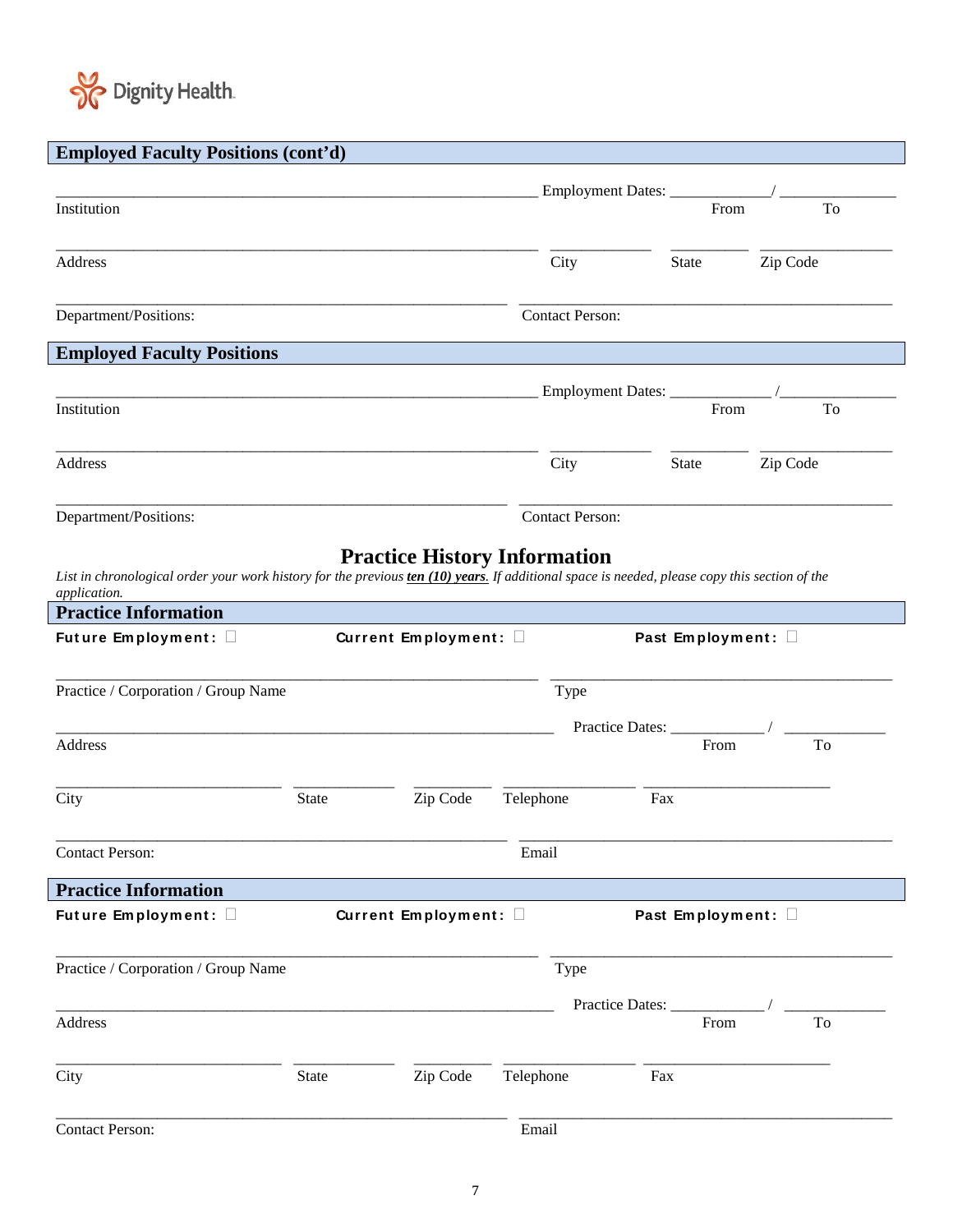

 $\mathbf{I}$ 

| <b>Practice Information (cont'd)</b> |              |                       |           |                            |    |  |  |
|--------------------------------------|--------------|-----------------------|-----------|----------------------------|----|--|--|
| Future Employment: 0                 |              | Current Employment: 0 |           | Past Employment: $\square$ |    |  |  |
| Practice / Corporation / Group Name  |              |                       | Type      |                            |    |  |  |
| Address                              |              |                       |           | Practice Dates:<br>From    | To |  |  |
| City                                 | <b>State</b> | Zip Code              | Telephone | Fax                        |    |  |  |
| <b>Contact Person:</b>               |              |                       | Email     |                            |    |  |  |

## **Healthcare Affiliations Information**

*List ALL hospitals to which you have or have applied for privileges during the previous 10 years. If you are no longer affiliated with any hospital or withdrew your application, provide a full explanation on separate page). If additional space is needed, please copy this section of the application.*

| <b>Affiliation Information</b>         |              |          |           |                         |                       |
|----------------------------------------|--------------|----------|-----------|-------------------------|-----------------------|
|                                        |              |          |           | Appt. Dates: From       |                       |
| Hospital / Healthcare Institution Name |              |          |           |                         | To                    |
| <b>Address</b>                         |              |          |           | <b>Affiliation Type</b> | <b>Current Status</b> |
| City                                   | <b>State</b> | Zip Code | Telephone | Fax                     | Department            |
| <b>Affiliation Information</b>         |              |          |           |                         |                       |
|                                        |              |          |           |                         |                       |
| Hospital / Healthcare Institution Name |              |          |           |                         | From<br>To            |
| <b>Address</b>                         |              |          |           | <b>Affiliation Type</b> | <b>Current Status</b> |
| City                                   | <b>State</b> | Zip Code | Telephone | Fax                     | Department            |
| <b>Affiliation Information</b>         |              |          |           |                         |                       |
|                                        |              |          |           |                         |                       |
| Hospital / Healthcare Institution Name |              |          |           |                         | From<br><b>To</b>     |
| Address                                |              |          |           | <b>Affiliation Type</b> | <b>Current Status</b> |
| City                                   | <b>State</b> | Zip Code | Telephone | Fax                     | Department            |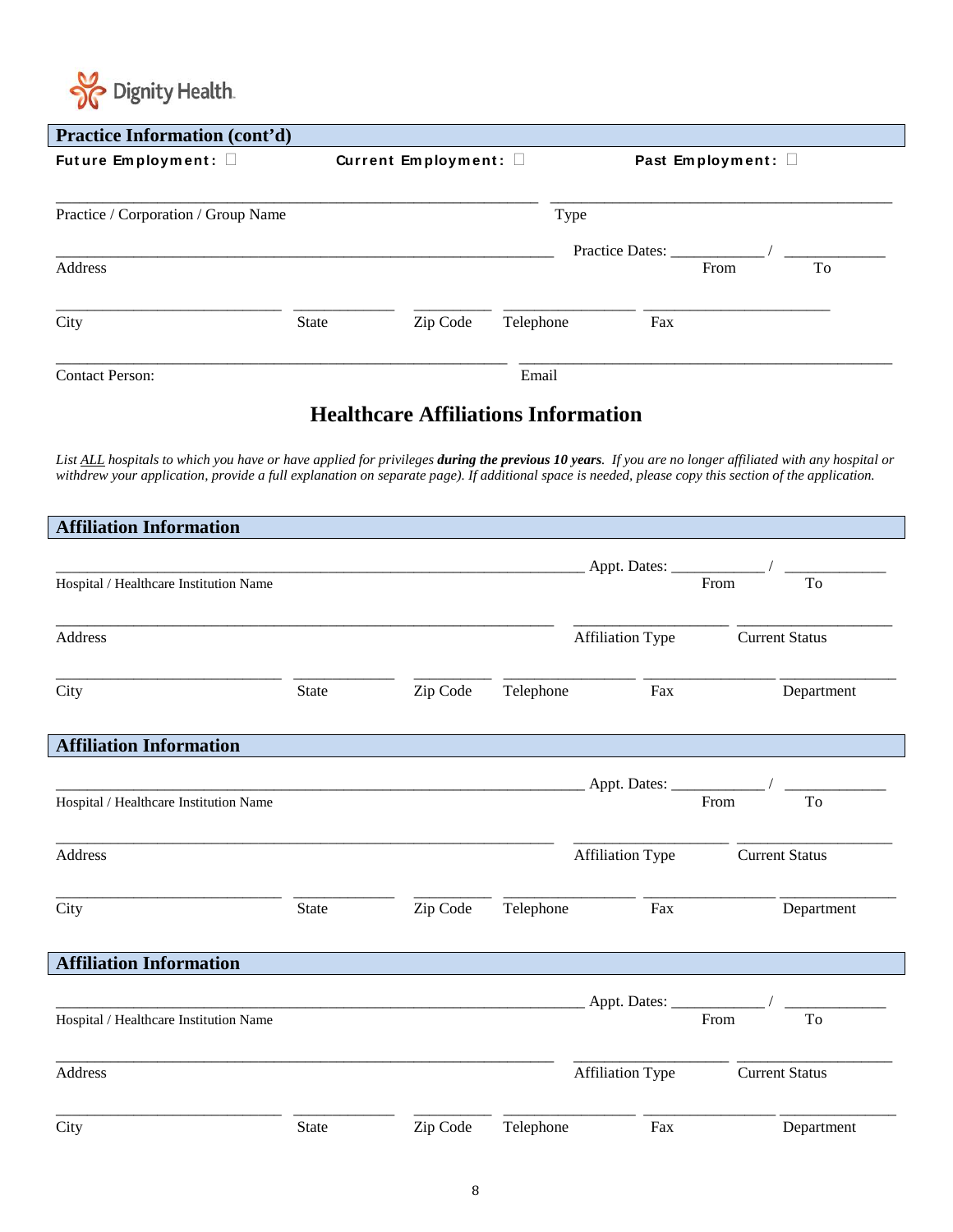

| <b>Affiliation Information</b>                                                                                                                                                                                                              |                                                            |                  |              |                         |                       |
|---------------------------------------------------------------------------------------------------------------------------------------------------------------------------------------------------------------------------------------------|------------------------------------------------------------|------------------|--------------|-------------------------|-----------------------|
|                                                                                                                                                                                                                                             |                                                            |                  |              |                         |                       |
| Hospital / Healthcare Institution Name                                                                                                                                                                                                      |                                                            |                  |              |                         | From<br>To            |
|                                                                                                                                                                                                                                             |                                                            |                  |              |                         |                       |
|                                                                                                                                                                                                                                             |                                                            |                  |              |                         |                       |
| Address                                                                                                                                                                                                                                     |                                                            |                  |              | <b>Affiliation Type</b> | <b>Current Status</b> |
|                                                                                                                                                                                                                                             |                                                            |                  |              |                         |                       |
| City                                                                                                                                                                                                                                        | State                                                      | Zip Code         | Telephone    | Fax                     | Department            |
|                                                                                                                                                                                                                                             |                                                            |                  |              |                         |                       |
|                                                                                                                                                                                                                                             |                                                            |                  |              |                         |                       |
|                                                                                                                                                                                                                                             |                                                            | <b>Time Gaps</b> |              |                         |                       |
|                                                                                                                                                                                                                                             | List any gaps equal to or greater than 90 days (3 months). |                  |              |                         |                       |
|                                                                                                                                                                                                                                             |                                                            |                  |              |                         |                       |
| You must account for all time gaps that occurred during the <b>previous ten (10) years</b> . Time gaps equal to or greater than 90 days (3)<br>months) must be accounted for by you and verified in writing by someone other than yourself. |                                                            |                  |              |                         |                       |
| <b>Gap Information</b>                                                                                                                                                                                                                      |                                                            |                  |              |                         |                       |
|                                                                                                                                                                                                                                             |                                                            |                  |              |                         |                       |
|                                                                                                                                                                                                                                             |                                                            |                  |              |                         |                       |
|                                                                                                                                                                                                                                             |                                                            |                  |              |                         |                       |
|                                                                                                                                                                                                                                             |                                                            |                  |              |                         |                       |
| <b>Contact Person</b>                                                                                                                                                                                                                       | Email Address                                              |                  | Fax          |                         |                       |
|                                                                                                                                                                                                                                             |                                                            |                  |              |                         |                       |
| Home Address                                                                                                                                                                                                                                |                                                            | City             | State        | Zip Code                | Country               |
|                                                                                                                                                                                                                                             |                                                            |                  |              |                         |                       |
| <b>Gap Information</b>                                                                                                                                                                                                                      |                                                            |                  |              |                         |                       |
|                                                                                                                                                                                                                                             |                                                            |                  |              |                         |                       |
|                                                                                                                                                                                                                                             |                                                            |                  |              |                         |                       |
|                                                                                                                                                                                                                                             |                                                            |                  |              |                         |                       |
| <b>Contact Person</b>                                                                                                                                                                                                                       | <b>Email Address</b>                                       |                  | Fax          |                         |                       |
|                                                                                                                                                                                                                                             |                                                            |                  |              |                         |                       |
| Home Address                                                                                                                                                                                                                                |                                                            |                  |              |                         |                       |
|                                                                                                                                                                                                                                             |                                                            | City             | <b>State</b> | Zip Code                | Country               |
| <b>Gap Information</b>                                                                                                                                                                                                                      |                                                            |                  |              |                         |                       |
|                                                                                                                                                                                                                                             |                                                            |                  |              |                         |                       |
|                                                                                                                                                                                                                                             |                                                            |                  |              |                         |                       |
|                                                                                                                                                                                                                                             |                                                            |                  |              |                         |                       |
| <b>Contact Person</b>                                                                                                                                                                                                                       | <b>Email Address</b>                                       |                  | Fax          |                         |                       |
|                                                                                                                                                                                                                                             |                                                            |                  |              |                         |                       |

Home Address City City State Zip Code Country

\_\_\_\_\_\_\_\_\_\_\_\_\_\_\_\_\_\_\_\_\_\_\_\_\_\_\_\_\_\_\_\_\_\_\_\_\_\_\_\_\_ \_\_\_\_\_\_\_\_\_\_\_\_\_\_\_\_ \_\_\_\_\_\_\_\_\_\_ \_\_\_\_\_\_\_\_\_\_\_\_ \_\_\_\_\_\_\_\_\_\_\_\_\_\_\_\_\_\_\_\_\_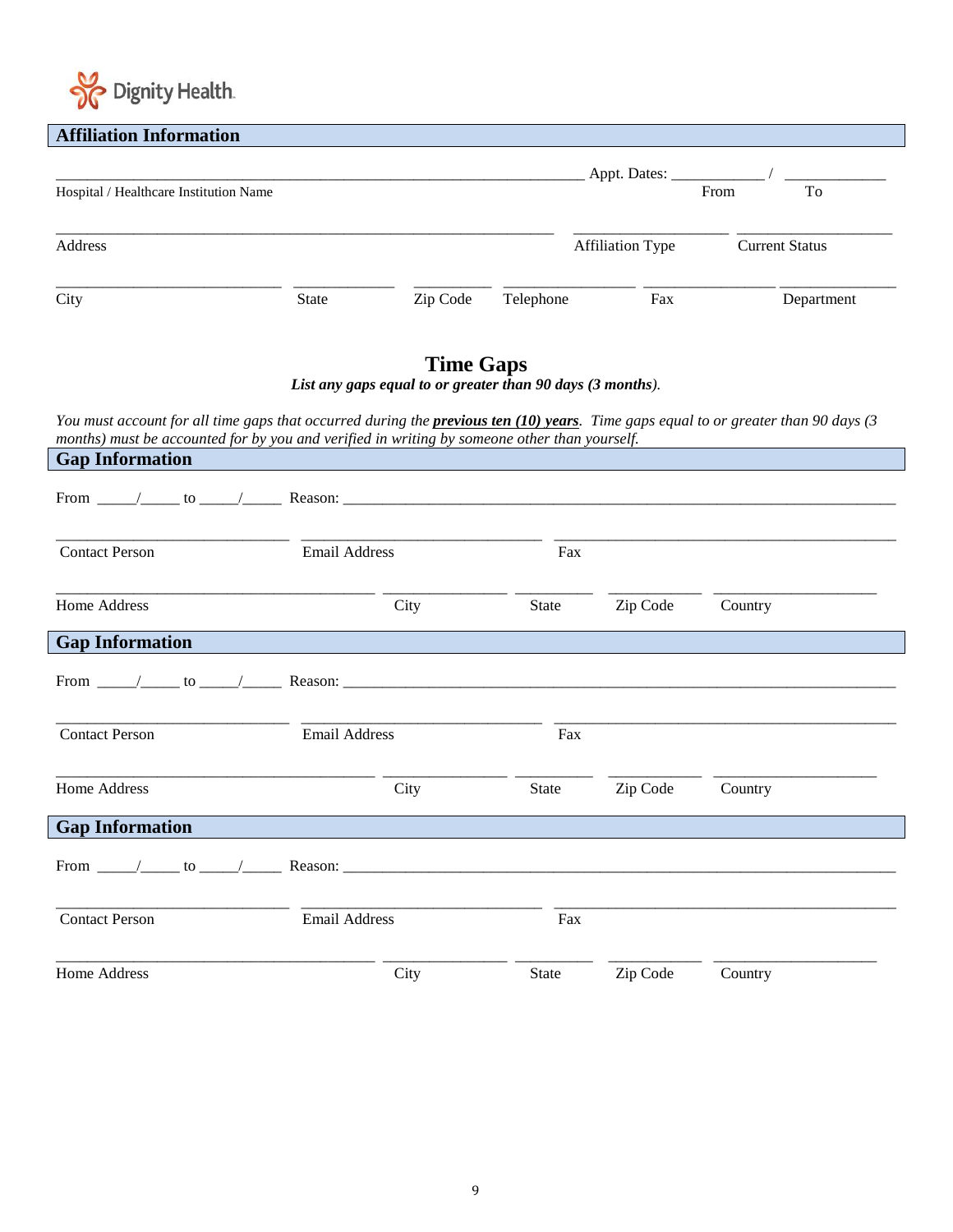

## **Licensure and Certification Information**

### **Licensure Information**

*Please list all current and past licensures and specify the type, i.e., MD, DO, DDS, etc. If additional space is needed, please copy this section of the application.*

| Licensure Type                      |        |              | Original Issue Date | <b>Expiration Date</b> |
|-------------------------------------|--------|--------------|---------------------|------------------------|
| <b>State</b>                        | Number |              | <b>Status</b>       |                        |
| Licensure Type                      |        |              | Original Issue Date | <b>Expiration Date</b> |
| <b>State</b>                        | Number |              | <b>Status</b>       |                        |
| Licensure Information (cont'd)      |        |              |                     |                        |
| Licensure Type                      |        |              | Original Issue Date | <b>Expiration Date</b> |
| <b>State</b>                        | Number |              | <b>Status</b>       |                        |
| Licensure Type                      |        |              | Original Issue Date | <b>Expiration Date</b> |
| <b>State</b>                        | Number |              | <b>Status</b>       |                        |
| <b>DEA Registration Information</b> |        |              |                     |                        |
| Federal DEA Registration Number     |        | <b>State</b> | <b>Issue Date</b>   | <b>Expiration Date</b> |

### **Other Certification Information**

*Please check all certifications that apply and attach a copy of your current certificate.*

| <b>CERTIFICATION</b> | <b>YES</b> | NO. | <b>ISSUE DATE</b> | <b>EXPIRATION DATE</b> |
|----------------------|------------|-----|-------------------|------------------------|
| <b>ACLS</b>          |            |     |                   |                        |
| <b>ATLS</b>          |            |     |                   |                        |
| <b>NRP</b>           |            |     |                   |                        |
| <b>PALS</b>          |            |     |                   |                        |
| <b>BLS</b>           |            |     |                   |                        |
| <b>NALS</b>          |            |     |                   |                        |
| <b>ALSO</b>          |            |     |                   |                        |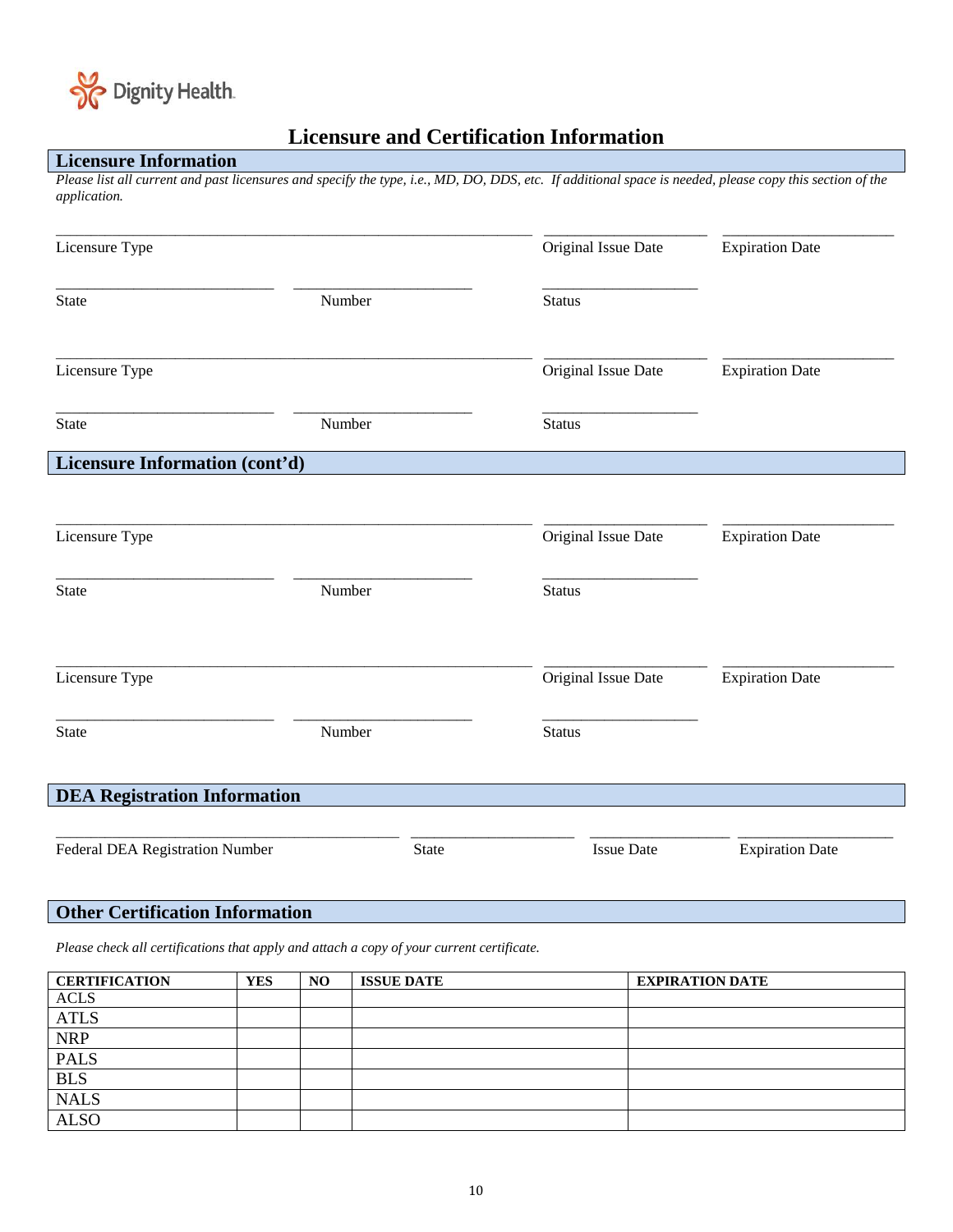

## **Continuing Medical Education**

### **Continuing Medical Education (CME)**

**Every calendar year, each person holding an active medical license to practice medicine in this State shall complete twenty (20) hours of the continued medical education required by A.R.S. 32-1434.** Please list below or attach a complete list of Continuing Medical Education Programs attended during the past two (2) years. Make sure you include those hours that are *specifically related to the clinical privileges you are requesting.*

 $\Box$  Not applicable, I completed training within the past year.

| <b>DATES</b>                 | <b>COURSES</b> | <b>NUMBER OF HOURS</b> |
|------------------------------|----------------|------------------------|
|                              |                |                        |
|                              |                |                        |
|                              |                |                        |
|                              |                |                        |
|                              |                |                        |
|                              |                |                        |
|                              |                |                        |
|                              |                |                        |
|                              |                |                        |
|                              |                |                        |
|                              |                |                        |
|                              |                |                        |
|                              |                |                        |
|                              |                |                        |
|                              |                |                        |
|                              |                |                        |
| <b>TOTAL NUMBER OF HOURS</b> |                |                        |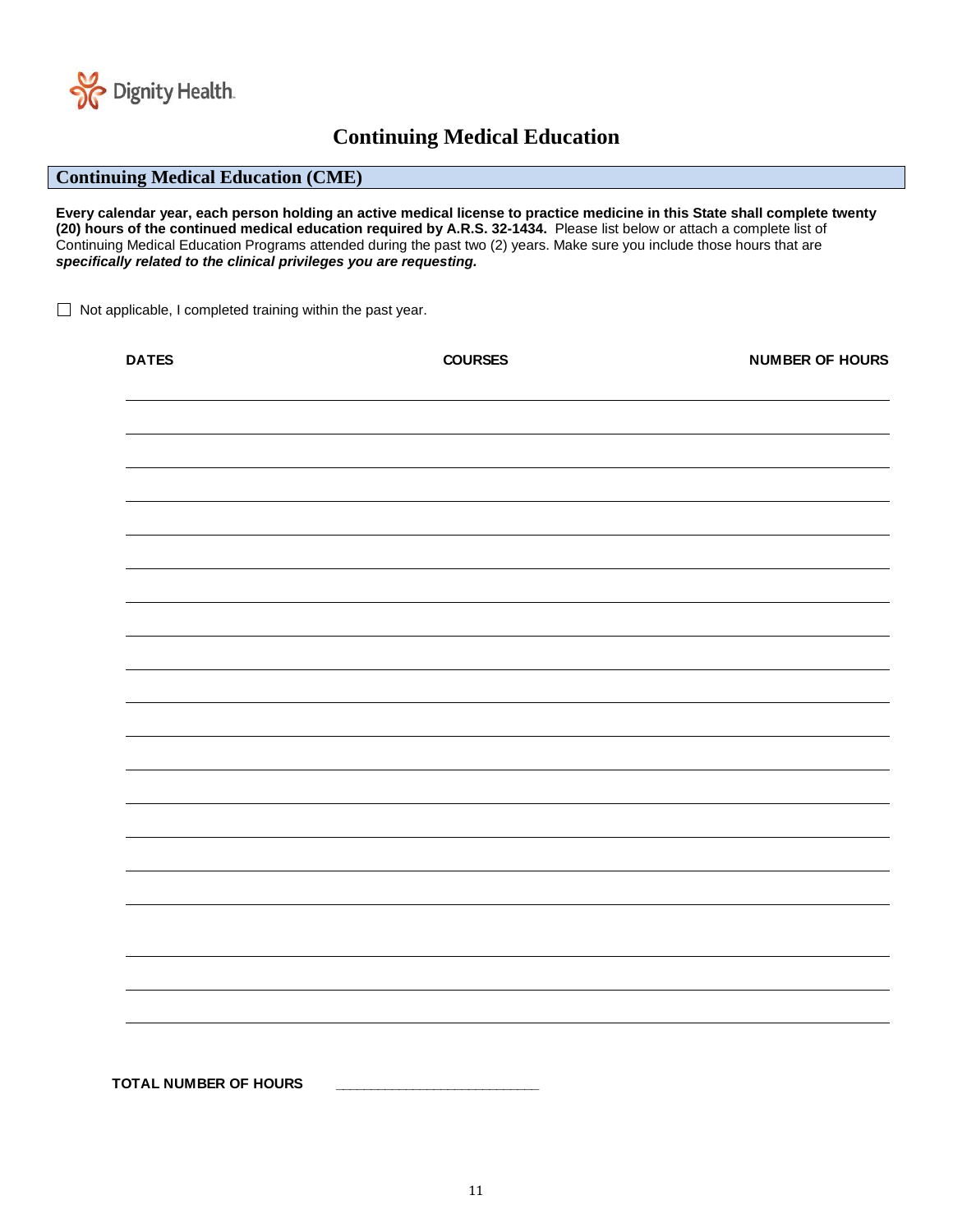

## **Peer Reference Information**

List **FOUR** physicians who have personal knowledge of your current clinical competence, ethical character, health status, and ability to work cooperatively with others and who will provide **specific written comments on these** matters upon request.

**(TWO OF THE FOUR REFERENCES SHOULD BE IN YOUR SPECIALTY AND NOT AN ASSOCIATE)**

#### **PLEASE NOTE:**

- If the reference has not worked with you within the past 2 years, you will be required to provide another reference.
- References may not be from a family member and please do not list associates from the practice you will be joining.
- References must be local if you have been in Arizona for more than 6 months.

*Acceptable References: Chief of Residency, Program Director, Department Chair, Service Chief, or other Practitioners in the same specialty.* If office location is within a large organization, i.e. university, hospital, please include name of the reference's Department in address.

### **Professional Peer Reference**

| Name                               | Specialty |          |           |     |
|------------------------------------|-----------|----------|-----------|-----|
| Address                            |           |          |           |     |
| City                               | State     | Zip Code | Telephone | Fax |
| Email                              |           |          |           |     |
| <b>Professional Peer Reference</b> |           |          |           |     |
| Name                               |           |          | Specialty |     |
| Address                            |           |          |           |     |
| City                               | State     | Zip Code | Telephone | Fax |
| Email                              |           |          |           |     |
| <b>Professional Peer Reference</b> |           |          |           |     |
|                                    |           |          |           |     |
| Name                               |           |          | Specialty |     |
| Address                            |           |          |           |     |
| City                               | State     | Zip Code | Telephone | Fax |
| Email                              |           |          |           |     |
| <b>Professional Peer Reference</b> |           |          |           |     |
|                                    |           |          |           |     |
| Name                               |           |          | Specialty |     |
| Address                            |           |          |           |     |
| City                               | State     | Zip Code | Telephone | Fax |
| Email                              |           |          |           |     |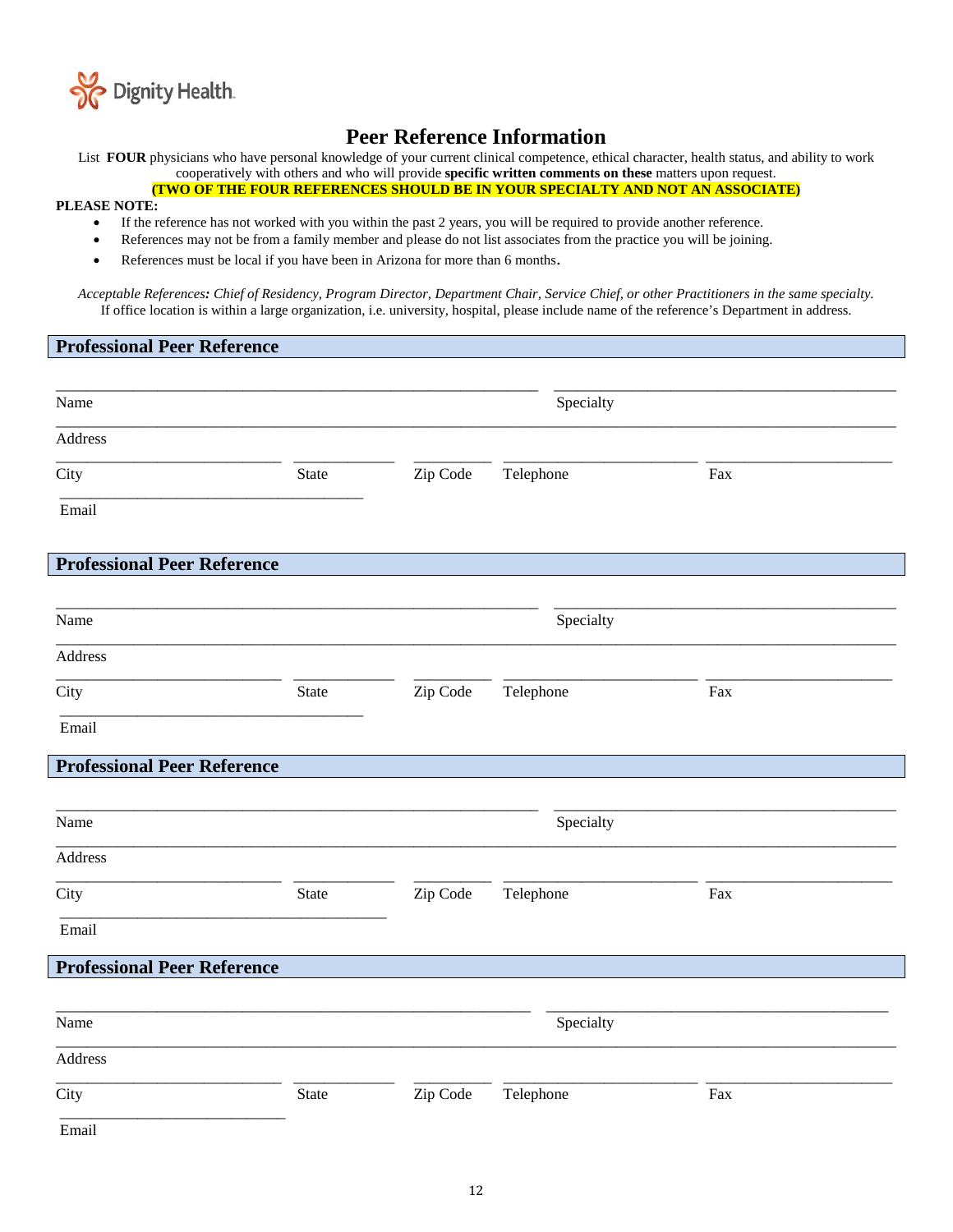

## **Professional Liability Insurance**

*Please list current professional liability insurance information. You must provide information on all professional policies under w hich you m ay be covered. List ALL policies under w hich you have been insured f or t he previous ten (10) years. Please attach copies of current and past certificates of insurance.* 

| <b>Insurance Carrier for Practice in Arizona</b>                                         |                                                                                                                                                                                                                                                                                                                                                                                                          |
|------------------------------------------------------------------------------------------|----------------------------------------------------------------------------------------------------------------------------------------------------------------------------------------------------------------------------------------------------------------------------------------------------------------------------------------------------------------------------------------------------------|
|                                                                                          |                                                                                                                                                                                                                                                                                                                                                                                                          |
|                                                                                          |                                                                                                                                                                                                                                                                                                                                                                                                          |
|                                                                                          |                                                                                                                                                                                                                                                                                                                                                                                                          |
|                                                                                          | Inception Date: $\sqrt{2}$ / Expiration Date: $\sqrt{2}$ / Coc/Agg: $\sqrt{2}$                                                                                                                                                                                                                                                                                                                           |
|                                                                                          |                                                                                                                                                                                                                                                                                                                                                                                                          |
|                                                                                          | <b>CURRENT:</b> Attach copy of professional liability insurance certificate or covering your CURRENT practice.                                                                                                                                                                                                                                                                                           |
|                                                                                          |                                                                                                                                                                                                                                                                                                                                                                                                          |
|                                                                                          |                                                                                                                                                                                                                                                                                                                                                                                                          |
|                                                                                          | Inception Date: $\sqrt{2\pi}$ Expiration Date: $\sqrt{2\pi}$ Occ/Agg: $\sqrt{2\pi}$                                                                                                                                                                                                                                                                                                                      |
|                                                                                          |                                                                                                                                                                                                                                                                                                                                                                                                          |
| <b>PAST:</b> Attach copy of professional liability insurance covering your PAST practice |                                                                                                                                                                                                                                                                                                                                                                                                          |
|                                                                                          |                                                                                                                                                                                                                                                                                                                                                                                                          |
|                                                                                          |                                                                                                                                                                                                                                                                                                                                                                                                          |
|                                                                                          | Inception Date: $\frac{1}{\sqrt{1-\frac{1}{2}}}\frac{1}{\sqrt{1-\frac{1}{2}}\sqrt{1-\frac{1}{2}}}\frac{1}{\sqrt{1-\frac{1}{2}}\sqrt{1-\frac{1}{2}}\sqrt{1-\frac{1}{2}}\sqrt{1-\frac{1}{2}}\sqrt{1-\frac{1}{2}}\sqrt{1-\frac{1}{2}}\sqrt{1-\frac{1}{2}}\sqrt{1-\frac{1}{2}}\sqrt{1-\frac{1}{2}}\sqrt{1-\frac{1}{2}}\sqrt{1-\frac{1}{2}}\sqrt{1-\frac{1}{2}}\sqrt{1-\frac{1}{2}}\sqrt{1-\frac{1}{2}}\sqrt$ |
|                                                                                          |                                                                                                                                                                                                                                                                                                                                                                                                          |
| <b>PAST:</b> Attach copy of professional liability insurance covering your PAST practice |                                                                                                                                                                                                                                                                                                                                                                                                          |
|                                                                                          |                                                                                                                                                                                                                                                                                                                                                                                                          |
|                                                                                          |                                                                                                                                                                                                                                                                                                                                                                                                          |
|                                                                                          | Inception Date: ____/ ____/ _____ Expiration Date: ____/ ____/ _____ Occ/Agg: _________/ __________                                                                                                                                                                                                                                                                                                      |
|                                                                                          |                                                                                                                                                                                                                                                                                                                                                                                                          |
| <b>PAST:</b> Attach copy of professional liability insurance covering your PAST practice |                                                                                                                                                                                                                                                                                                                                                                                                          |
|                                                                                          |                                                                                                                                                                                                                                                                                                                                                                                                          |
|                                                                                          |                                                                                                                                                                                                                                                                                                                                                                                                          |
| Inception Date: $\frac{1}{2}$ $\frac{1}{2}$ $\frac{1}{2}$ $\frac{1}{2}$                  | Expiration Date: ____/ ____/ ______ Occ/Agg: __________/ _______________________                                                                                                                                                                                                                                                                                                                         |
|                                                                                          |                                                                                                                                                                                                                                                                                                                                                                                                          |
|                                                                                          | * Please list additional malpractice insurance carriers on an additional piece of paper*                                                                                                                                                                                                                                                                                                                 |
| Do you have "tail coverage"? $\Box$ No $\Box$ Yes                                        |                                                                                                                                                                                                                                                                                                                                                                                                          |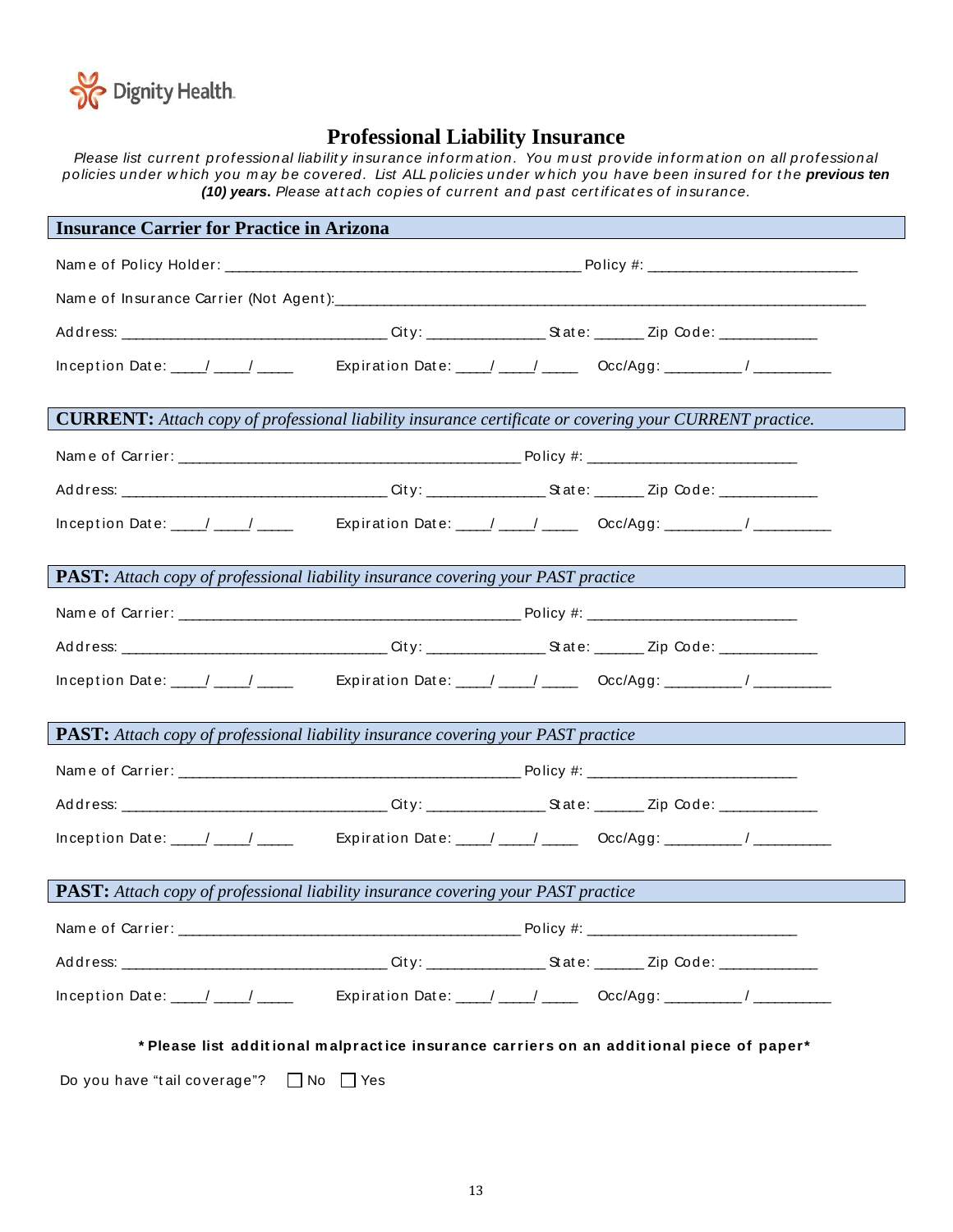

### $\overline{a}$ **Other Professional History Information**

*If the answer to any of the following questions is "Yes," please provide a full explanation of the details on a separate sheet and attach.*

- 1. Has your employment, medical staff appointment or clinical privileges, or status as a participating provider in a managed care organization, ever been relinquished, withdrawn, suspended, diminished, revoked, denied, not renewed, or subject to probationary or Other conditions at any hospital, health care facility or managed care organization, whether voluntarily or involuntarily?  $\n **Now**\n **Yes**\n$
- 2. Have you ever withdrawn your application for appointment, reappointment, clinical privileges, or participating provider status in a managed care organization, or resigned before a decision was made by a governing board?  $\Box$  No  $\Box$  Yes
- 3. Have you ever been the subject of an investigation at any hospital, health care facility, or managed care organization?  $\Box$  No  $\Box$  Yes
- 4. Have you ever been the subject of focused individual monitoring related to your clinical competence or professional conduct at any hospital, health care facility, or managed care organization?  $\n **Now**\n **Yes**\n$
- 5. Are there presently any proceedings or investigations taking place at any hospital, health care facility, or managed care organization relating to your clinical competence or professional conduct?  $\n **Now**\n **Yes**\n$

### If the answer to any of the following questions is "Yes," please provide a full explanation of the details on **a separat e sheet** *and attach.*

- 1. Has your participation in any HMO, PPO, PHO or other provider networks or managed care organizations changed for reasons related to clinical competence or professional conduct?  $\Box$  No  $\Box$  Yes
- 2. Has your participation in any federal, state, or private health insurance program changed (for example, Medicare, Medicaid)?  $\Box$  No  $\Box$  Yes
- 3. To your knowledge have you ever been the subject of an investigation by any private, federal, or state agency concerning your participation in any private, federal, or state health insurance program?  $\Box$  No  $\Box$  Yes
- 4. Have you ever been convicted of a felony?  $\Box$  No  $\Box$  Yes
- 5. Have you ever been convicted of a misdemeanor?  $\Box$  No  $\Box$  Yes
- 6. Have you ever been named as a defendant in a criminal proceeding?  $\Box$  No  $\Box$  Yes

*If the answer to any of the following questions is "Yes," please provide a full explanation of the details on a separate sheet and attach.*

1. Has your license to practice in any state ever been voluntarily or involuntarily relinquished, suspended, revoked, terminated, or restricted?  $\n **No**\n **Yes**\n$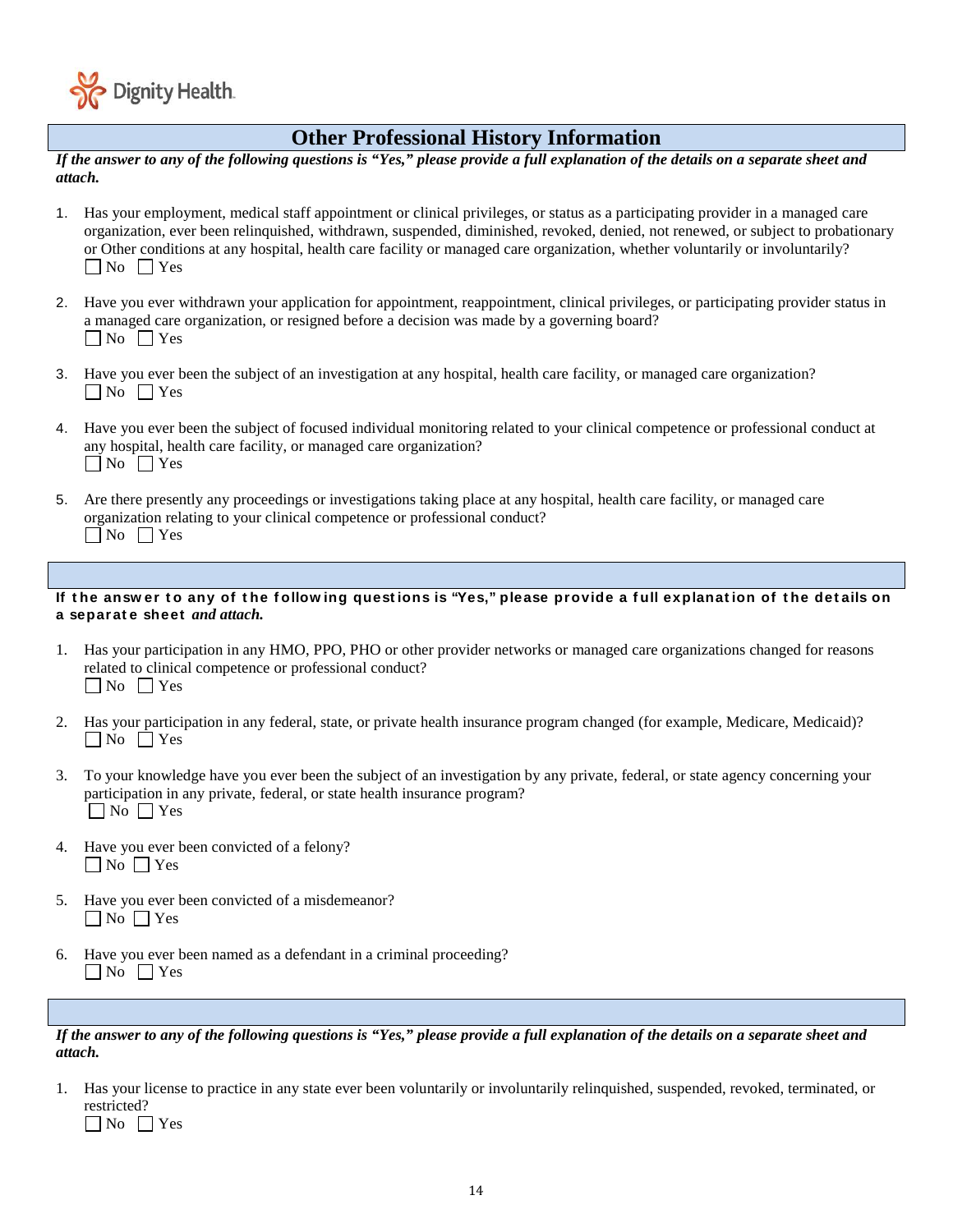

- 2. Have you ever been asked to surrender your license in any state?  $\Box$  No  $\Box$  Yes
- 3. Have you ever been reprimanded or otherwise sanctioned by, or had conditions placed on your license by any licensure agency?  $\n  $\square$  No  $\square$  Yes$
- 4. Have any previously successful or currently pending challenges to any licensure or registration (state or district, Drug Enforcement Administration) or voluntary relinquishment of such licensure been initiated against you?  $\n **Now**\n **Yes**\n$
- 5. Are you currently enrolled/participating in a substance abuse program?  $\Box$  No  $\Box$  Yes

### *If Yes, please provide a full explanation of the details on a separate sheet and attach*

Has your DEA registration or state controlled substance license ever been investigated, relinquished, limited, denied, suspended or revoked, or have any conditions been placed on them?  $\Box$  No  $\Box$  Yes

### If the answer to any of the following questions is "Yes," please provide a full explanation of the details on **a separat e sheet and at t ach.**

- Have you ever practiced medicine without professional liability insurance?  $\Box$  No  $\Box$  Yes
- 2. Has your professional liability insurance coverage ever been terminated by action of the insurance company?  $\Box$  No  $\Box$  Yes
- 3. Have you ever been denied professional liability insurance coverage?  $\Box$  No  $\Box$  Yes
- 4. Has any professional liability insurance carrier ever excluded any specific procedures from your coverage?  $\Box$  No  $\Box$  Yes
- 5. Has any insurance company ever imposed a surcharge or additional premium upon you because of your claims hist ory?  $\Box$  No  $\Box$  Yes
- 6. Have any professional liability suits\* ever been filed against you? No Yes
- 7. Are any professional liability suits\* against you presently pending?  $\Box$  No  $\Box$  Yes
- 8. Have any jud gm ents been made against you, or have there been any settlements involving you, in any p rof essional liab ilit y suit s?  $\Box$  No  $\Box$  Yes

If you answered yes to questions 7 or 8, complete the enclosed confidential supplemental malpractice **inf orm at ion sheet ; Make copies as necessary - one for EACH claim , com plaint , suit , set t lem ent , or arbit rat ion.**

Also, enclose a copy of the complaint, your answer or response to the complaint and a brief narrative **descript ion of t he event s surrounding t he case and your level involvem ent /part icipat ion.**

**\* Please include suit s against a prof essional corporat ion of w hich you are/w ere a m em ber,**  shareholder, or employee in any matter in which you were involved in the patient's care.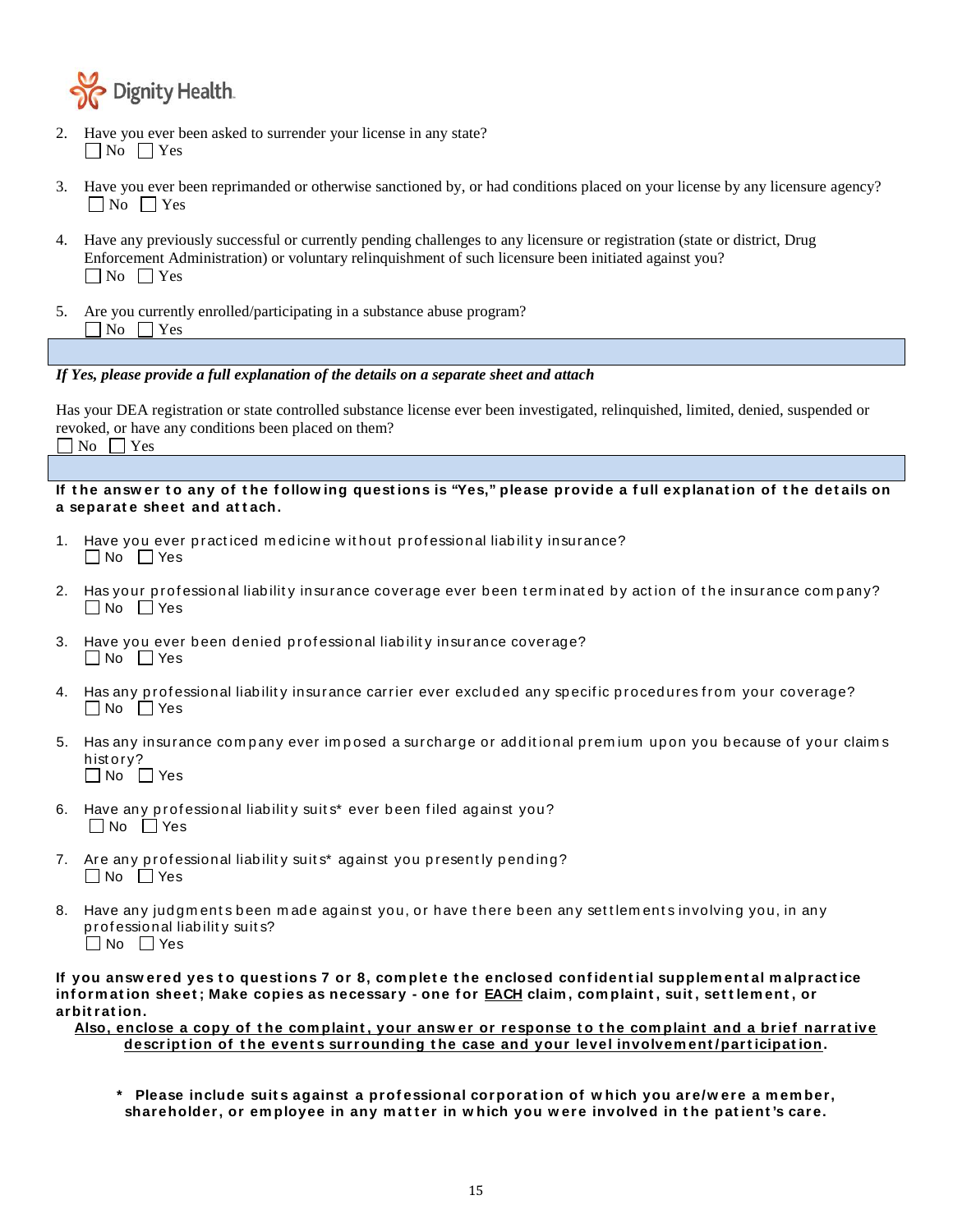

## **CONFIDENTIAL INFORMATION SHEET**

For Information Pertaining To Malpractice Litigation And Professional Complaints

| have your attorney complete this form.                                         | For each lawsuit or complaint, please furnish the following information and attach a copy of the complaint<br>including your response to the complaint and level of participation. It is your responsibility to provide<br>external verification (i.e., statement from an attorney, court records, etc.) of your response. You may choose to |
|--------------------------------------------------------------------------------|----------------------------------------------------------------------------------------------------------------------------------------------------------------------------------------------------------------------------------------------------------------------------------------------------------------------------------------------|
|                                                                                |                                                                                                                                                                                                                                                                                                                                              |
|                                                                                |                                                                                                                                                                                                                                                                                                                                              |
|                                                                                |                                                                                                                                                                                                                                                                                                                                              |
|                                                                                |                                                                                                                                                                                                                                                                                                                                              |
|                                                                                |                                                                                                                                                                                                                                                                                                                                              |
|                                                                                |                                                                                                                                                                                                                                                                                                                                              |
| Outcome of Incident?<br>$\Box$ Dism issed<br>$\Box$ Pending                    | $\Box$ Settled, Amount? $\Box$<br>$\Box$ Dropped                                                                                                                                                                                                                                                                                             |
| Represented by Legal Counsel for this claim/malpractice law suit?<br>$\Box$ No | $\Box$ Yes If yes, give the name and address of counsel.                                                                                                                                                                                                                                                                                     |
|                                                                                |                                                                                                                                                                                                                                                                                                                                              |
|                                                                                | Address: Andress: Address: Address: Address: Address: Address: Address: Address: Address: Address: Address: Address: Address: Address: Address: Address: Address: Address: Address: Address: Address: Address: Address: Addres                                                                                                               |
|                                                                                |                                                                                                                                                                                                                                                                                                                                              |
| Insurance Company that provided coverage for this claim:                       |                                                                                                                                                                                                                                                                                                                                              |
|                                                                                |                                                                                                                                                                                                                                                                                                                                              |
| Address:                                                                       |                                                                                                                                                                                                                                                                                                                                              |
|                                                                                | Policy Number: _____________________________                                                                                                                                                                                                                                                                                                 |
| Signature                                                                      | Dat e                                                                                                                                                                                                                                                                                                                                        |
| Printed Name                                                                   | Phone Number                                                                                                                                                                                                                                                                                                                                 |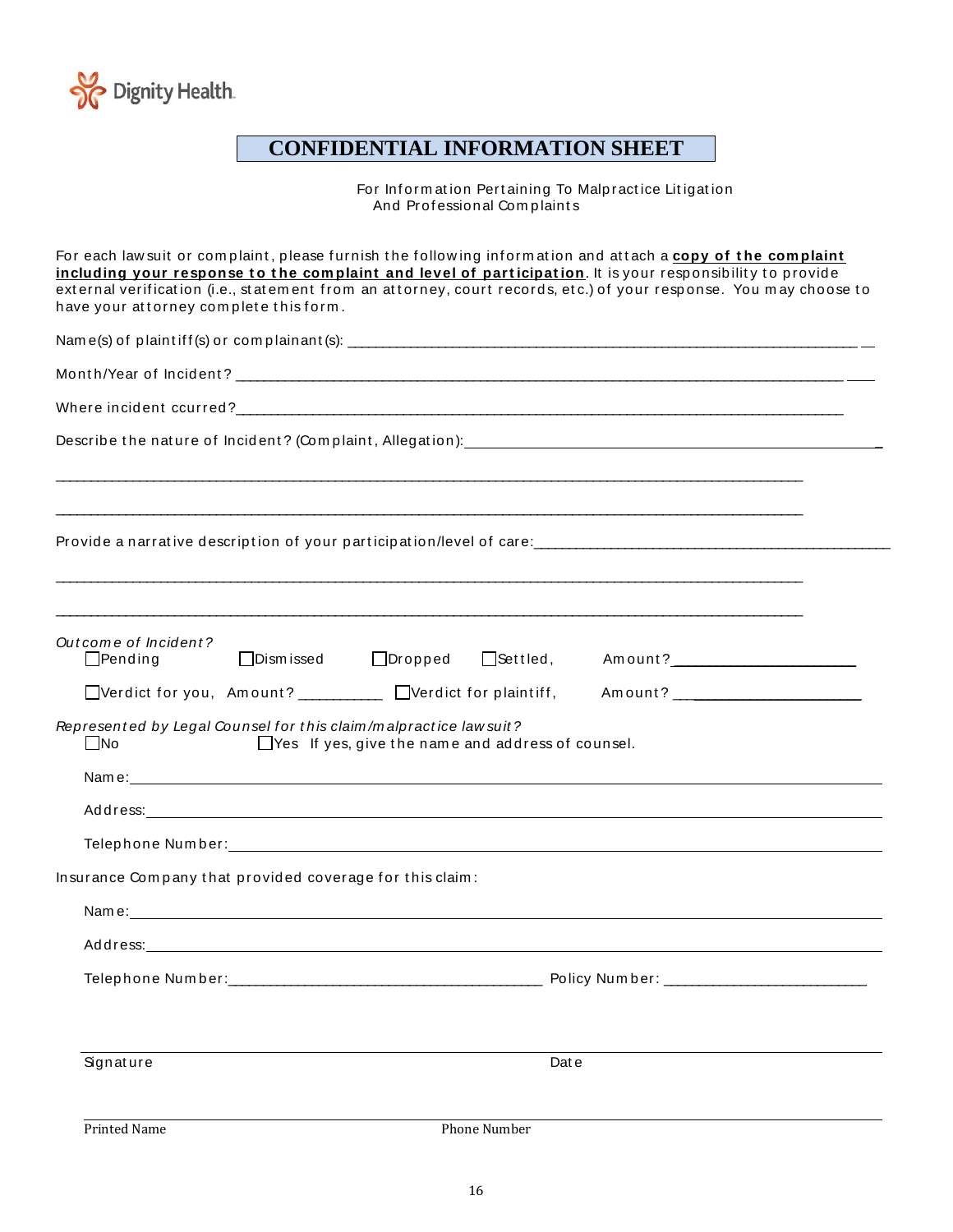

### $\overline{a}$ **ABILITY TO EXERCISE PRIVILEGES**

Are you able to safely and competently exercise the clinical privileges requested and perform the duties and responsibilities of appointment, including, but not limited to, emergency service coverage and committee service?  $\Box$  No  $\Box$  Yes

### **HEALTH STATUS**

1. Do you have a chronic or recurring illness, mental or physical disability that may affect your ability to perform p rivileges req uest ed ?  $\Box$  No  $\Box$  Yes

 $\mathcal{L}_\text{max}$  , and the contribution of the contribution of the contribution of the contribution of the contribution of the contribution of the contribution of the contribution of the contribution of the contribution of t

 $\mathcal{L}_\text{max}$  , and the contribution of the contribution of the contribution of the contribution of the contribution of the contribution of the contribution of the contribution of the contribution of the contribution of t

 $\mathcal{L}_\text{max}$  , and the contribution of the contribution of the contribution of the contribution of the contribution of the contribution of the contribution of the contribution of the contribution of the contribution of t

If Yes, Please Exp lain:\_\_\_\_\_\_\_\_\_\_\_\_\_\_\_\_\_\_\_\_\_\_\_\_\_\_\_\_\_\_\_\_\_\_\_\_\_\_\_\_\_\_\_\_\_\_\_\_\_\_\_\_\_\_\_\_\_\_\_\_\_\_\_\_\_\_\_\_\_\_\_\_\_\_\_\_\_\_\_\_\_\_\_\_\_\_\_

2. Are you currently or have you in the past been dependent on or treated for alcohol or drugs? No Yes

If Yes, Please Explain:

3. Are you currently taking medication or undergoing treatment or therapy that is likely to affect your ability to perform privileges requested? No Yes

If Yes, Please Exp lain:\_\_\_\_\_\_\_\_\_\_\_\_\_\_\_\_\_\_\_\_\_\_\_\_\_\_\_\_\_\_\_\_\_\_\_\_\_\_\_\_\_\_\_\_\_\_\_\_\_\_\_\_\_\_\_\_\_\_\_\_\_\_\_\_\_\_\_\_\_\_\_\_\_\_\_\_\_\_\_\_\_\_\_\_\_\_\_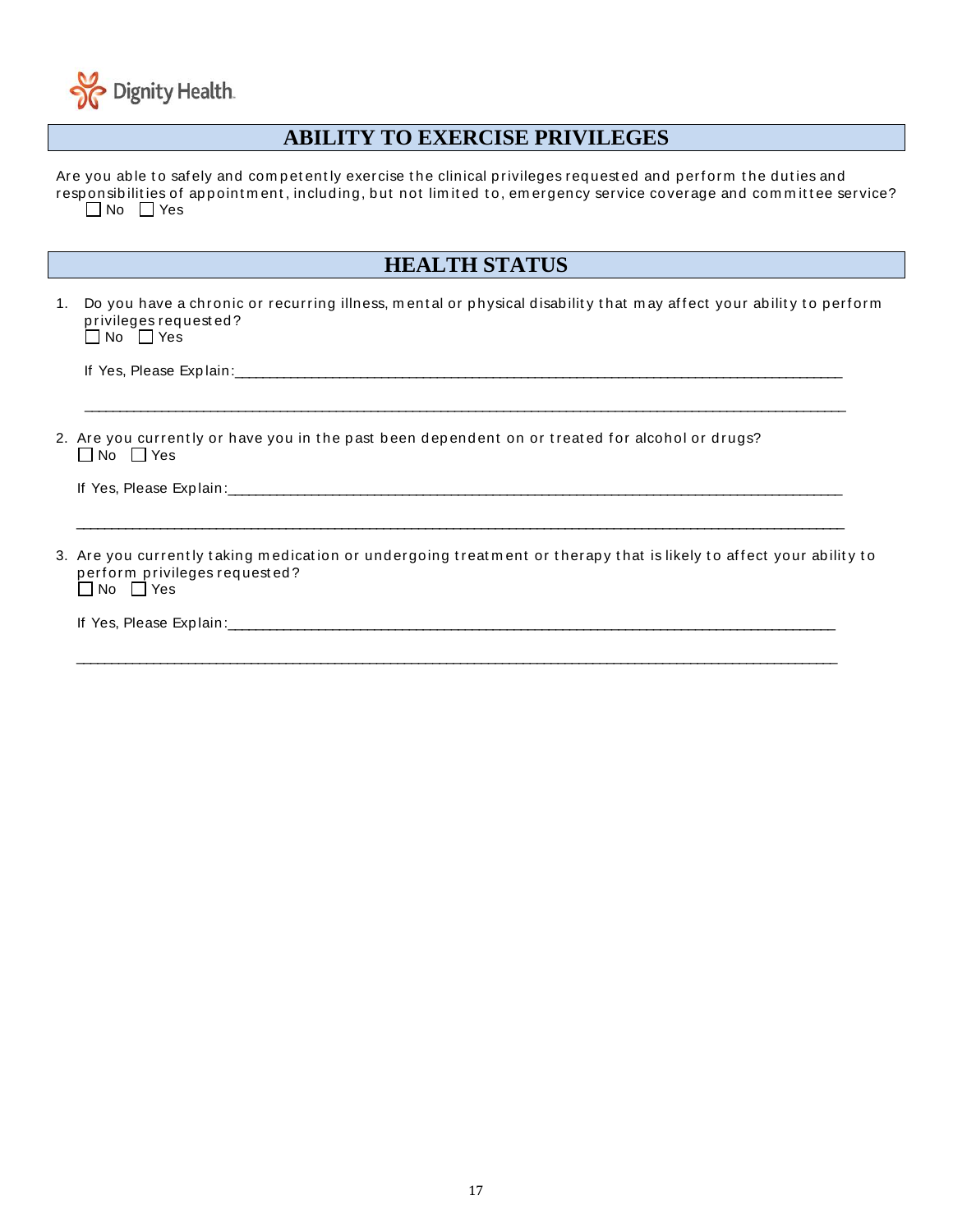

### $\overline{a}$ **TB SKIN TEST, FLU VACCINATION & OTHER IMMUNIZATIONS**

The Arizona Department of Health Services (DHS) and Dignity Health(s) Infection Control Committee(s) require each medical staff and allied health member to provide evidence of freedom from infectious pulmonary tuberculosis annually. This evidence of freedom from infectious pulmonary tuberculosis can be established by:

- (a) A report of **negative Mantoux skin test** or a **negative Quantiferon Gold blood test**;
- (b ) A report of a **negat ive chest x-ray**; or
- (c) Alt hough I had a **posit ive Mant oux skin t est** , I have anot her **physician's w rit t en st at em ent** t hat I am free from infectious pulmonary tuberculosis and have completed the enclosed Annual Tuberculosis Questionnaire (found on the accompanying page).

DHS will accept a medical staff or allied health member's attestation that he or she is free from infectious pulm onary tuberculosis and if able to provide one of the types of evidence listed above, should it be requested. If **a m edical st af f or allied healt h/ancillary m em ber signs t his at t est at ion and cannot provide evidence, DHS**  has indicated that it will report the physician to AMB/OBEX or the appropriate licensing board.

I attest that I was evaluated for infectious pulm onary tuberculosis in  $\frac{1}{\sqrt{1-\frac{1}{2}}\sqrt{1-\frac{1}{2}}\sqrt{1-\frac{1}{2}}\sqrt{1-\frac{1}{2}}\sqrt{1-\frac{1}{2}}$ 

I have attached the following evidence to demonstrate that I am free from infectious pulmonary tuberculosis:

 $\Box$  A report of a negative Mantoux skin test;

 $\Box$  A negative Quantiferon Gold blood test;

П A rep ort of a negat ive chest X-ray; or

Although I had a **positive Mantoux skin test**, I have another physician's statement that I am free from inf ect ious p ulm onary t ub erculosis and have enclosed a com p let ed Annual Tub erculosis Quest ionnaire.

### **\* \* MUST INCLUDE COPY OF TB TEST, CHEST X-RAY OR PHYSICIAN'S STATEMENT (if applicable) WITH RETURN OF APPLICATION, INCLUDING ANNUAL TB QUESTIONNAIRE IF APPLICABLE.**

| <b>Current Annual Flu Vaccination</b> | Month/year administered              | Location:<br>(where did you get the vaccination? Hospital? Clinic? PCP?) |
|---------------------------------------|--------------------------------------|--------------------------------------------------------------------------|
| <b>Decline Flu Vaccination</b>        | $\Box$ If decline, check one: $\Box$ | $\Box$ Medical Contraindication $\Box$ Religion                          |

If you decline the Annual Flu Vaccination, you should check the declination box and sign this form (legibly) as a declination. You may be contacted to ensure that you intend to wear a mask during flu season.

I attest to the above statements as true and accurate:

**Print** Name legibly Date

**Signature**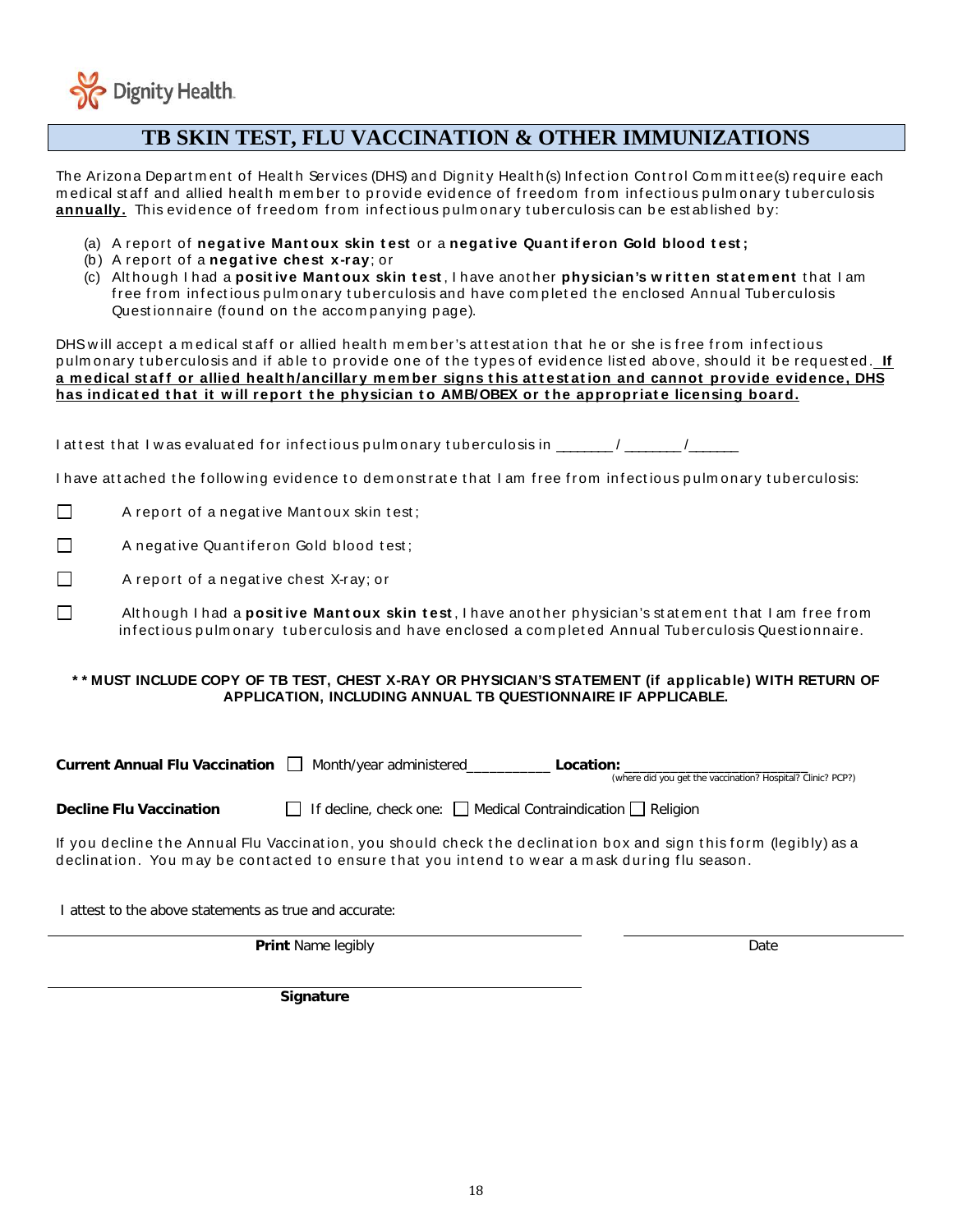

## **TUBERCULOSIS QUESTIONNAIRE** FOR THE INDIVIDUAL WITH A POSITIVE TB SKIN TEST

All Dignity Health Medical Center(s) practitioners with positive tuberculin skin tests must complete and sign the following questionnaire on an annual or semi-annual basis. Please check "yes" or "no" next to each symptom. If you check "yes", then describe the symptom including date of onset at the bottom of this page.

| <b>SYMPTOM</b>                                      | <b>YES</b> | NO |
|-----------------------------------------------------|------------|----|
| Unexplained weight loss                             |            |    |
| Easily fatigued                                     |            |    |
| Loss of appetite                                    |            |    |
| Hemoptysis (coughing up blood)                      |            |    |
| Productive, prolonged cough (over 3 weeks duration) |            |    |
| Fever, chills                                       |            |    |
| Night sweats                                        |            |    |
| <b>Chest Pain</b>                                   |            |    |

The current recommendations from the Center for Disease Prevention and Control (CDC) regarding annual chest x-rays for the individual with a positive TB skin test is as follows:

"Health care workers (HCW's) with positive PPD tests should have a chest radiograph as part of the initial evaluation of their PPD test; if negative, repeat chest radiographs are not needed unless symptoms develop that may be due to TB".

Comments: \_\_\_\_\_\_\_\_\_\_\_\_\_\_\_\_\_\_\_\_\_\_\_\_\_\_\_\_\_\_\_\_\_\_\_\_\_\_\_\_\_\_\_\_\_\_\_\_\_\_\_\_\_\_\_\_\_\_\_\_\_\_\_\_\_\_\_\_\_\_\_\_\_\_

\_\_\_\_\_\_\_\_\_\_\_\_\_\_\_\_\_\_\_\_\_\_\_\_\_\_\_\_\_\_\_\_\_\_\_\_\_\_ \_\_\_\_\_\_\_\_\_\_\_\_\_\_\_\_\_\_\_\_\_\_\_\_\_\_\_\_\_\_\_\_\_\_\_\_\_\_\_ Print Name Signature

I understand by typing in my name, this will be considered an electronic signature.

 $\frac{1}{2}$  , and the set of the set of the set of the set of the set of the set of the set of the set of the set of the set of the set of the set of the set of the set of the set of the set of the set of the set of the set

\_\_\_\_\_\_\_\_\_\_\_\_\_\_\_\_\_\_\_\_\_\_\_\_\_\_\_\_\_\_\_\_\_\_\_\_\_\_ \_\_\_\_\_\_\_\_\_\_\_\_\_\_\_\_\_\_\_\_\_\_\_\_\_\_\_\_\_\_\_\_\_\_\_\_\_\_\_

\_\_\_\_\_\_\_\_\_\_\_\_\_\_\_\_\_\_\_\_\_\_\_\_\_\_\_\_\_\_\_\_\_\_\_\_\_\_\_\_\_\_\_\_\_\_\_\_\_\_\_\_\_\_\_\_\_\_\_\_\_\_\_\_\_\_\_\_\_\_\_\_\_\_\_\_\_\_\_\_\_\_\_\_\_

Date

LHP Signature and Date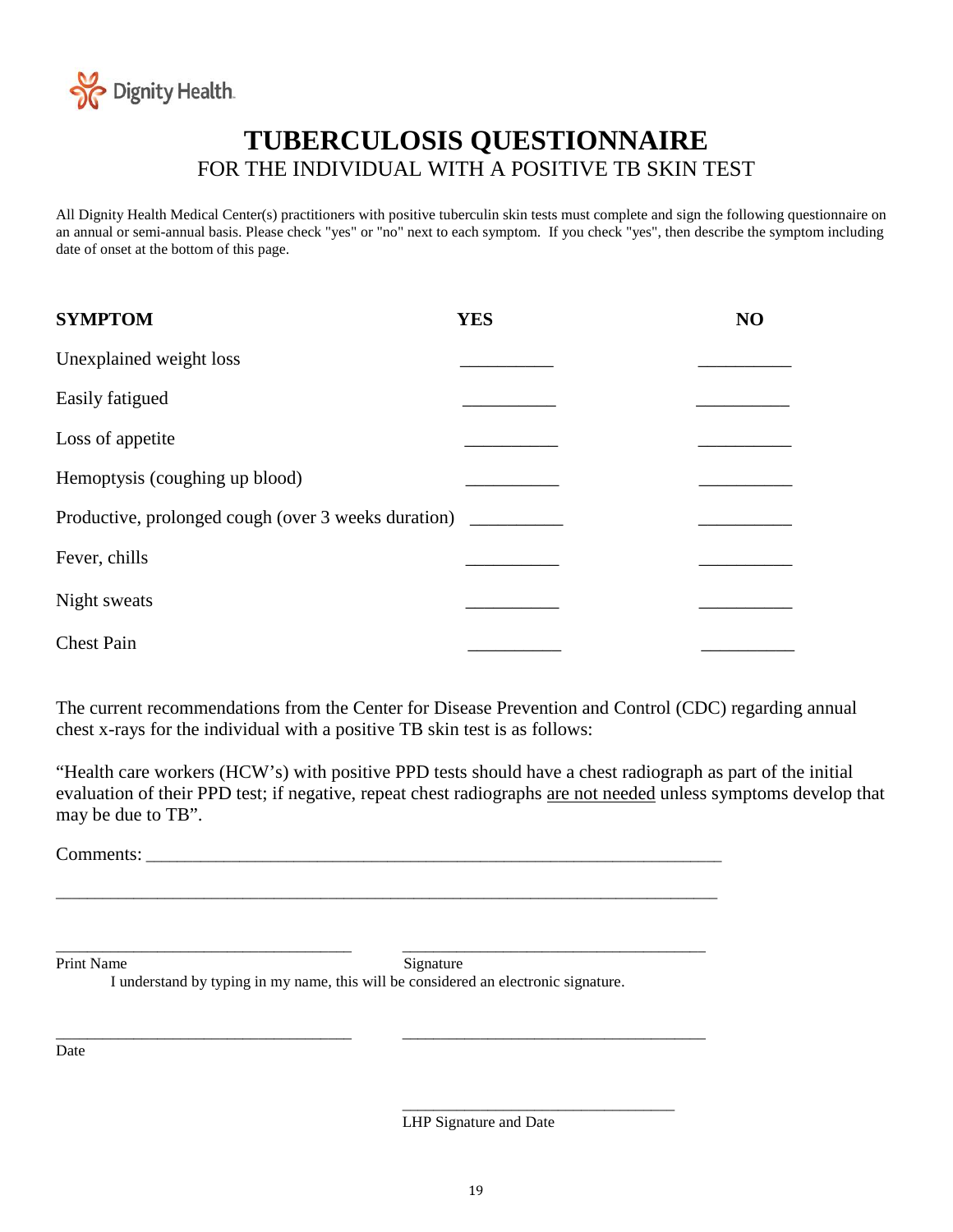

### **CONSENT TO RELEASE OF PHOTOGRAPH**

I am voluntarily providing a photograph of myself to Chandler Regional Medical Center and Mercy Gilbert Medical Center (the "Hospitals"). I agree that the Hospitals may use my photograph as follows: in newsletters announcing Physician of the Month, in "Ask the Expert" columns if I authored the column, in connection with my profile on the Hospitals' websites, and, if I am named Physician of the Month, in posters relating to that announcement. I also agree that the Hospitals may use my photograph in other materials marketing the services offered by the Hospitals.

I agree that I will not have the right to inspect or approve the materials in which my picture appears, and I agree that I will have no right to be paid for the use of my photograph. I understand that if my photograph is used in any web-based materials, it may be downloaded by any computer user and the Hospitals will be unable to prevent that. I agree not to hold the Hospitals responsible for use by any other party.

| Signature                                | Date |  |
|------------------------------------------|------|--|
| Print Name                               |      |  |
| <b>OR</b>                                |      |  |
| I DO NOT agree to release of photograph: |      |  |
|                                          |      |  |

Signature Date **Date**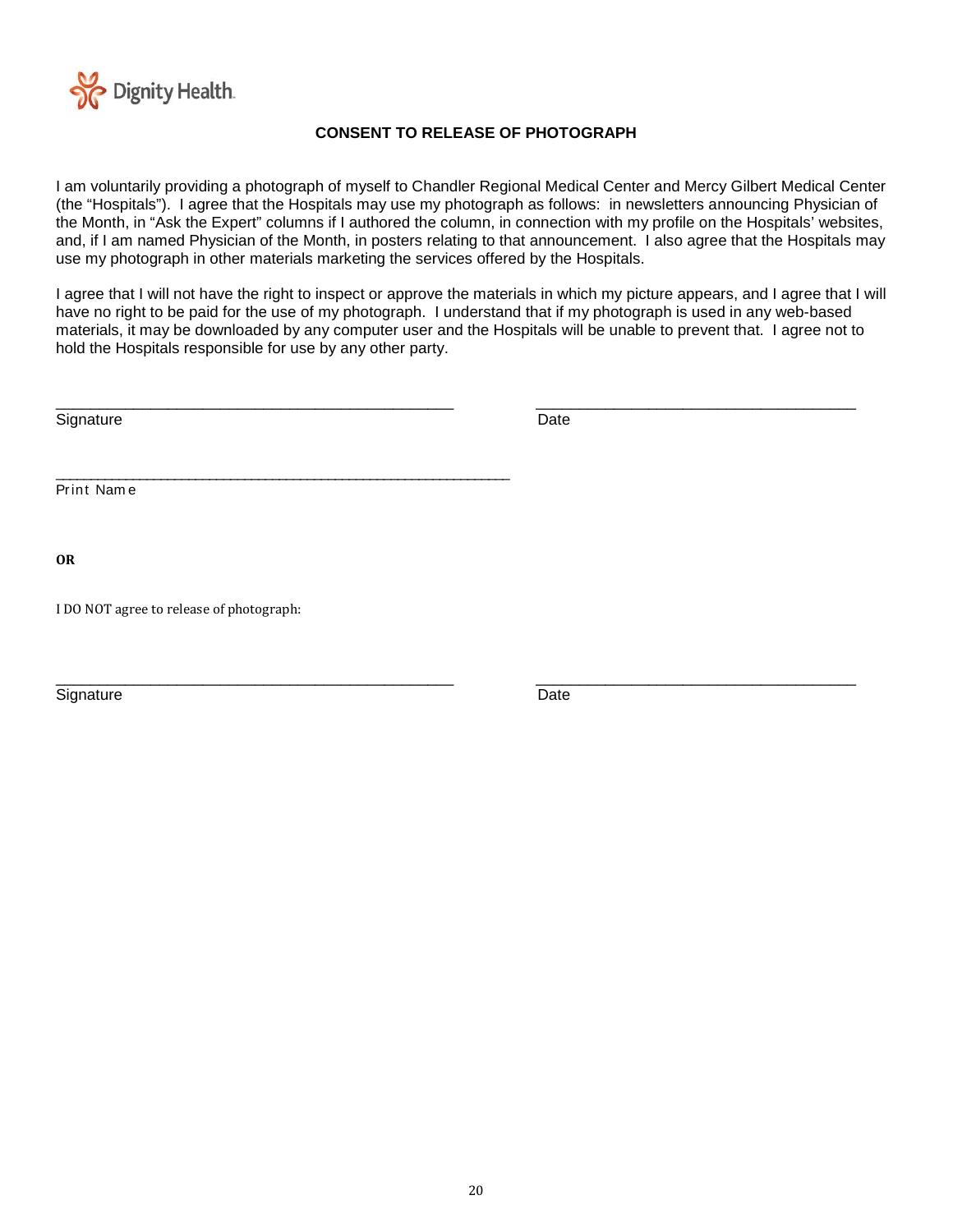

- □ Dignity Health Chandler Regional Medical Center
- □ Dignity Health East Valley Rehabilitation Hospital
- □ Dignity Health Mercy Gilbert Medical Center
- □ Dignity Health St Joseph's Hospital & Medical Center
- □ Dignity Health St Joseph's Westgate Medical Center

 $RE:$ Please print complete name

Dear Practitioner,

We are requesting your signature below so that we may scan it into our Credentialing Database for the pharmacy to view online.

Please do not hesitate to contact the Credentials Office for any questions you may have. Thank you for your assistance in regards to this request.

| $\checkmark$ |                    |  |
|--------------|--------------------|--|
|              | Signature required |  |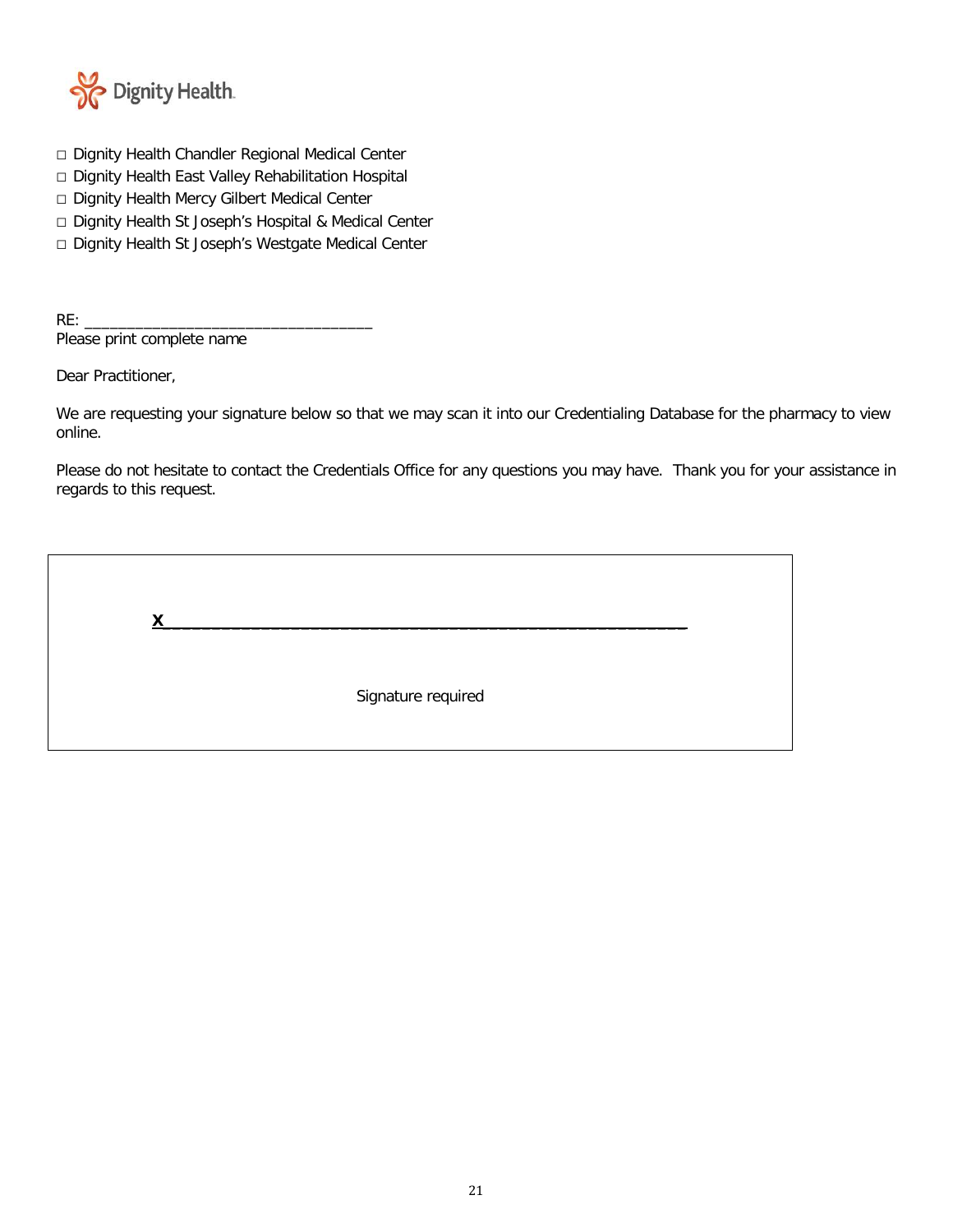

| <b>Physician/Practice Information</b> | Medical Staff Services Office                 |
|---------------------------------------|-----------------------------------------------|
| Practice Name:                        | Facility Name: Circle all that apply below    |
|                                       | Dignity Health: CRMC, EVRH, MGMC, SJHMC, WGMC |
|                                       |                                               |
|                                       |                                               |
|                                       |                                               |
| Telephone: Telephone:                 |                                               |

### 110.1.050 Exhib it A Memorandum of Understanding Ind ep end ent Physician

The undersigned physician (hereinafter referred to as "**you**" or "**your**") wishes to have access to and use of the undersigned medical facility ("**Medical Facility**") and **Dignity Health** network, which may include, as applicable, Intranet, Extranet, or audio/video/PDA/telecommunication devices, desktops and laptops (the "**Network**"). By granting you such access, you may be able to view or copy confidential or privileged patient-related information that is electronically stored and made available to health care professionals.

### **As a condition of receiving access to the Network, you acknowledge and agree as follows:**

- 1. Information that you seek through the Network shall be limited solely to that of patients who are being cared for by both you and the Medical Facility.
- 2. You shall limit your use of the information obtained from the Network (the "**Information**") solely to providing health care services to the patient to whom it relates. Where specifically permitted by the Medical Facility, you and your business associate, as defined in the Health Insurance Portability and Accountability Act of 1996 ("HIPAA"), may also use the Information for obtaining payment for your services and for certain health care operations as permitted under HIPAA. You shall not use the Information for any other purpose nor disclose Information relating to a particular patient to any third party without the written authorization of said patient.
- 3. You agree to undertake a reasonable degree of care to protect the Information considering its confidential and privileged nature, which care shall not, in any event, be less than that required by law and by Network Usage Policy for Providers Not Employed by Dignity Health policy ("NUPP"), a copy of which is attached.
- 4. You have read and understand the NUPP, and agree that, in addition to the requirements herein, the NUPP also governs your access to and use of the Network. Any revisions to the NUPP, which may be necessary from time to time, will be readily available to you on the Network for your review.
- 5. Your Network user ID and password is unique to you and at no time shall you share with or otherwise disclose either of them to any other individual in your office or elsewhere. You agree to immediately report to Medical Facility the disclosure or loss of your user ID or password, or its inappropriate use.
- 6. If you or your medical practice is a covered entity under HIPAA, you acknowledge you are separately and solely responsible for protecting any protected health information while it is being viewed or if copied or downloaded using your User ID and password.
- 7. For the purpose of Medical Facility's compliance with HIPAA, and security and integrity of the Network and the information therein, the Medical Facility and Dignity Health will electronically monitor, record and audit your Network activity. Nevertheless, you should not and cannot rely on such monitoring, recording, or auditing to electronically prohibit inappropriate use of your user ID or password by either you or another individual.

ACCEPTED AND AGREED TO:

| Bv:   |             | Approved: |                                      |  |
|-------|-------------|-----------|--------------------------------------|--|
|       | (signature) |           | (medical services contact signature) |  |
| Date: |             | Date:     |                                      |  |
|       |             |           |                                      |  |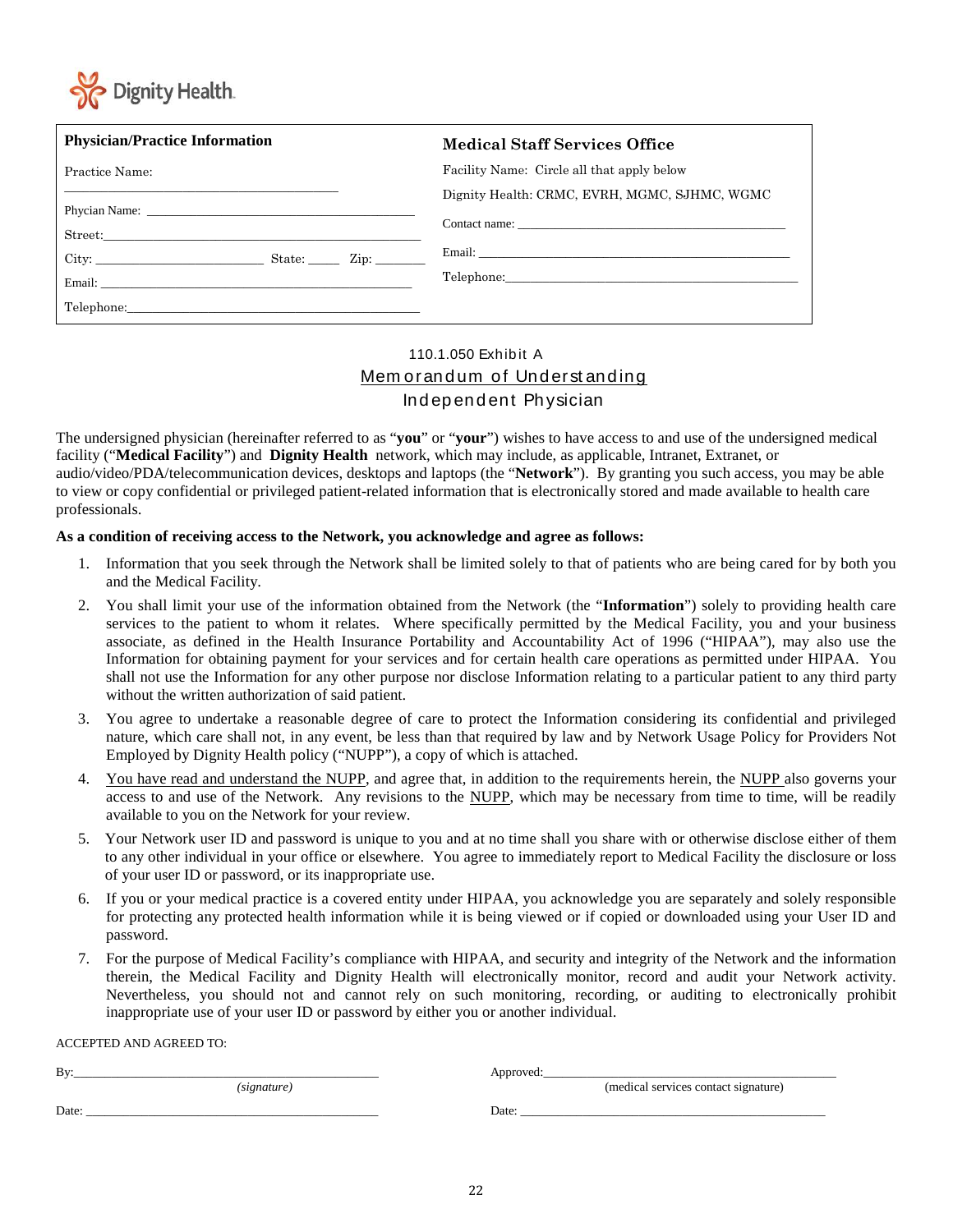

### $\overline{a}$ **APPLICANT'S APPLICATION STATEMENT**

I underst and that it is my responsibility to produce adequate information so that my application can be properly evaluated. In addition to the information provided in this application, I also agree to provide the Hospital with any additional information that the Hospital or one of its authorized representatives may request. MY FAILURE TO **PROVIDE ANY REQUESTED INFORMATION WILL CAUSE MY APPLICATION TO BE INCOMPLETE AND WILL PREVENT IT FROM BEING PROCESSED.**

If appointed to the Medical Staff, I understand and agree that I will participate in the emergency call rotation, if required by my department, and will treat all patients referred to me regardless of ability to pay.

I have read, review ed and answ ered all questions on the Dignity Health application and attest to their accuracy.

\_\_\_\_\_\_\_\_\_\_\_\_\_\_\_\_\_\_\_\_\_\_\_\_\_\_\_\_\_\_\_\_\_\_\_\_\_\_\_\_\_\_\_\_\_\_\_\_\_\_\_\_\_\_\_\_\_\_\_\_\_\_\_\_\_\_\_\_ \_\_\_\_\_\_\_\_\_\_\_\_\_\_\_\_\_\_\_\_\_\_\_\_\_\_\_\_\_\_\_

**\_\_\_\_\_\_\_\_\_\_\_\_\_\_\_\_\_\_\_\_\_\_\_\_\_\_\_\_\_\_\_\_\_\_\_\_\_\_\_\_\_\_\_\_\_\_\_\_\_\_\_\_\_\_\_\_\_\_\_\_\_\_\_\_\_**

Signature Date Date of the Date of the Date of the Date of the Date of the Date of the Date of the Date of the

Print Nam e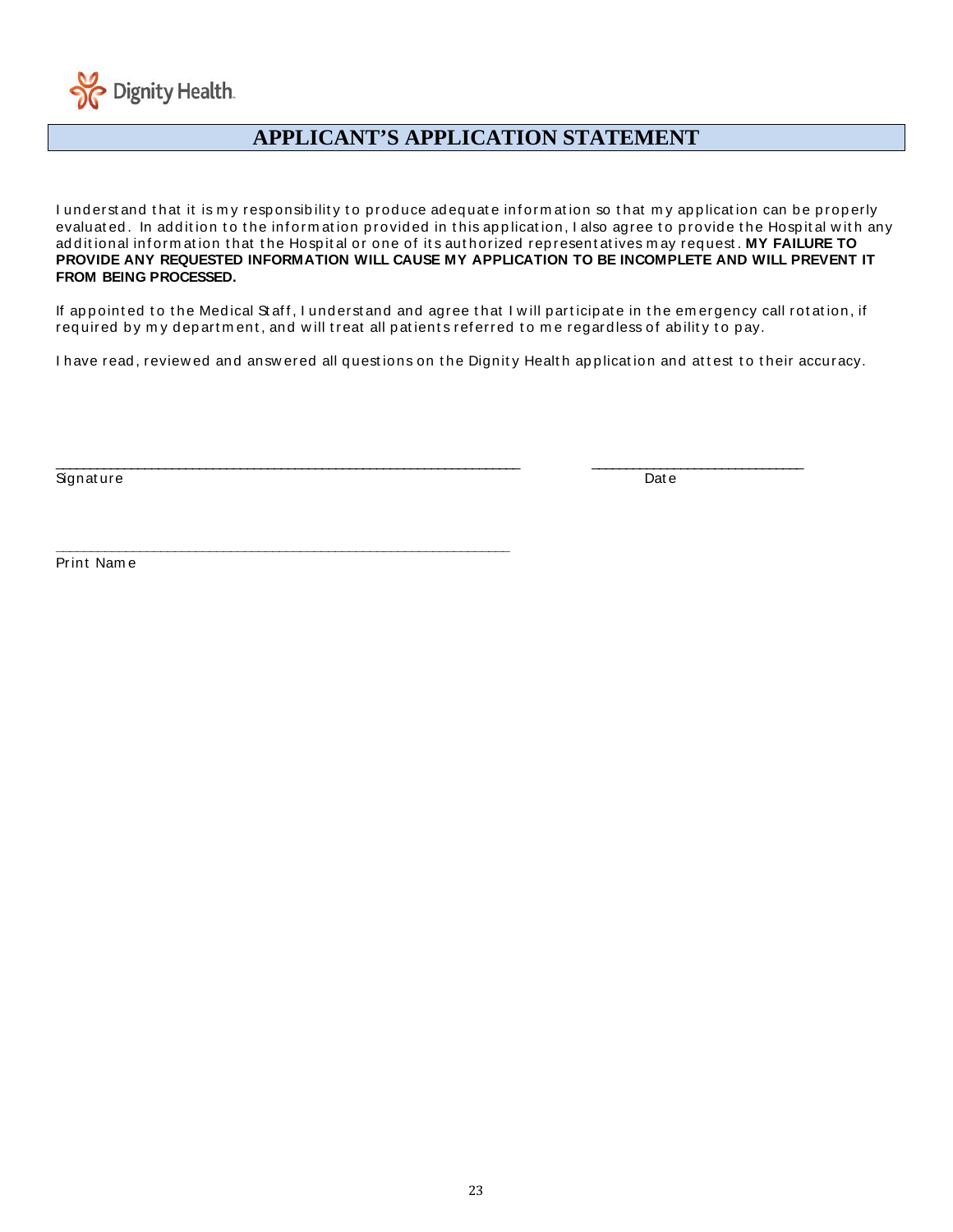

## **MEDICARE/TRICARE ATTESTATION STATEMENT**

### **NOTICE TO PRACTITIONERS**

"Medicare, and/or other federally funded program payments to healthcare entities are based on patient's principal and secondary diagnosis and the major procedures performed on the patient, as attested to by the patient's attending physician by virtue of his or her signature in the m ed ical record . Anyone w ho m isrep resent s, f alsif ies, or conceals essent ial inform ation required for payment of federal funds, may be subject to fine, imprisonment, or civil penalty under applicable federal laws"

\*\*\*\*\*\*\*\*\*\*\*\*\*\*\*\*\*\*\*\*\*\*\*\*\*\*\*\*\*\*\*\*\*\*\*\*\* \*\*\*\*\*\*\*\*\*\*\*\*\*\*\*\*\*\*\*\*\*\*\*\*\*\*\*\*\*\*\*\*\*\*\*\*\*\*\*\*\*\*\*\*\*\*\*\*\*\*\*\*\*\*\*\*\*\*\*\*\*\*\*\*

I acknowledge that I have read the above statement.

\_\_\_\_\_\_\_\_\_\_\_\_\_\_\_\_\_\_\_\_\_\_\_\_\_\_\_\_\_\_\_\_\_\_\_\_\_\_\_\_\_\_\_\_\_\_\_\_\_ \_\_\_\_\_\_\_\_\_\_\_\_\_\_\_\_\_\_\_\_\_\_\_\_\_\_\_\_\_\_\_\_\_\_\_\_\_\_\_\_ Signature Date

 $\mathcal{L}_\mathcal{L}$  , and the contribution of the contribution of the contribution of the contribution of the contribution of the contribution of the contribution of the contribution of the contribution of the contribution of Print Nam e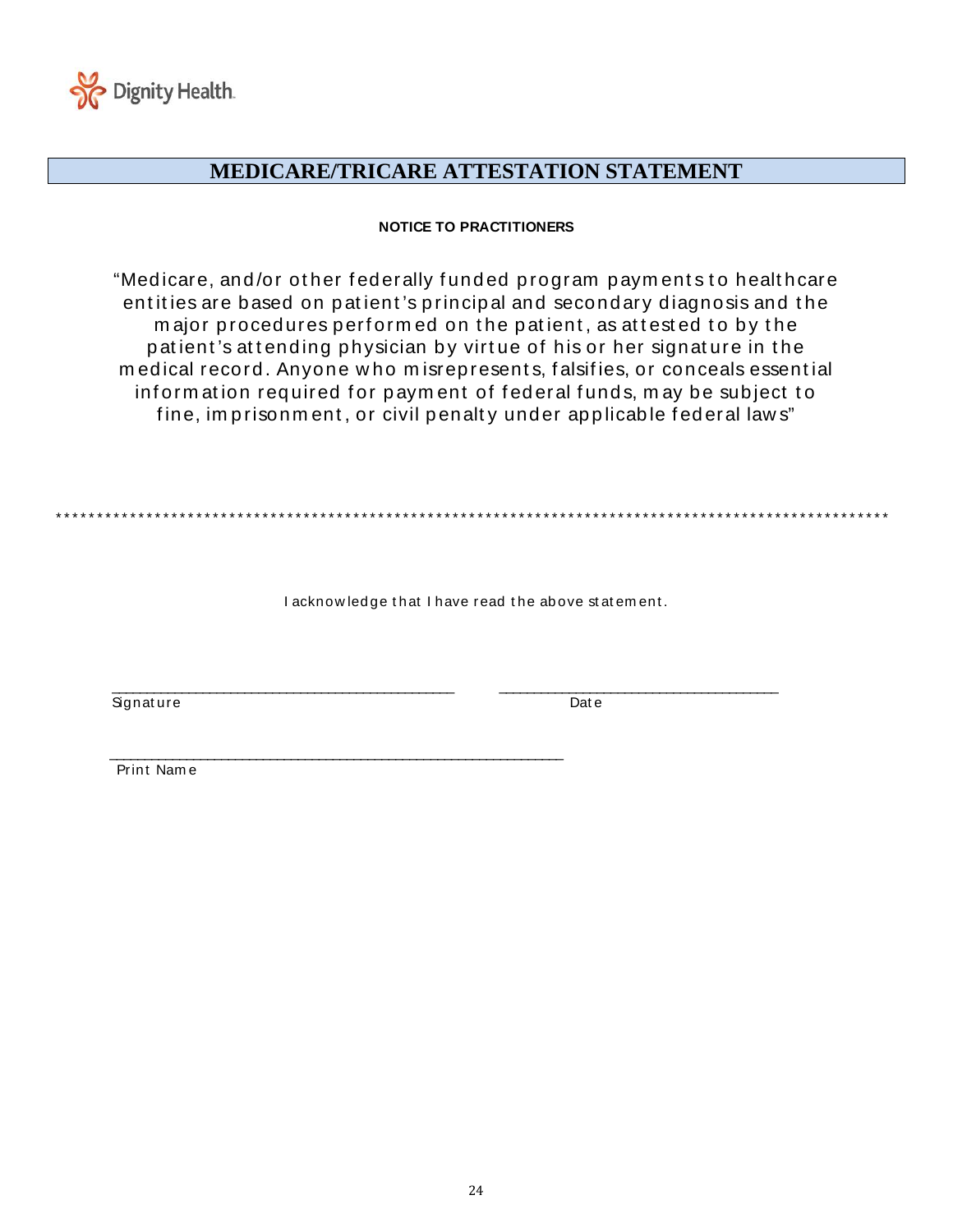

### **CHANDLER REGIONAL MEDICAL CENTER MERCY GILBERT MEDICAL CENTER CONDITIONS OF APPOINTMENT/REAPPOINTMENT AND RELEASE OF LIABILITY**

**By applying for appointment/reappointment to the Medical Staff of Chandler Regional and/or Mercy Gilbert Medical Centers, I hereby:**

- signify my willingness to appear for interviews in regard to my application;
- authorize the Hospital, Medical Staff and their representatives to consult with my prior and current associates and others **who may have information bearing on my professional competence, character, health status, ethical qualifications and ability to work cooperatively with others;**
- ► **consent to the inspection by the Hospital, Medical Staff and their representatives of all documents that may be material to an evaluation of my qualifications and competence to carry out the privileges requested, and consent to the full unconditional release of such information from other hospitals or organizations;**
- consent to the sharing between CRMC and MGMC and their Medical Staff departments and committees of all information, **including confidential information, bearing on my professional competence, character, health status, ethical qualifications and ability to work cooperatively with others;**
- release from liability all representatives of the Hospital and Medical Staff for their acts performed in connection with the **evaluation of my application, credentials and qualifications;**
- release from liability any and all individuals and organizations who provide information to the Hospital or the Medical **Staff concerning my professional competence, professional ethics, character, physical and mental health status, release of malpractice claims history and coverage, as well as other qualifications/criteria for Staff appointment and clinical privileges;**
- authorize and consent to Hospital representatives providing to other hospitals, medical associations, licensing boards, **and other organizations concerned with provider performance and the quality and efficiency of patient care any information relevant to such matters that the Hospital may have and release Hospital representatives from liability for so doing;**
- acknowledge that I have received, or have access to, the Bylaws of the Medical Staff and any other manuals and policies **relevant to the appointment and reappointment process and to clinical practice in general at the Hospital, and agree to be bound by the terms thereof in all matters relating to medical staff membership and clinical privileges and to the consideration of my application for appointment/reappointment to the Medical Staff and for clinical privileges;**
- acknowledge that the provisions of said Medical Staff Bylaws relating to confidentiality and release from liability are **express conditions to my application for, and acceptance of, appointment to the Medical Staff and the continuation of such appointment and to my exercise of clinical privileges;**
- ► **pledge to maintain an ethical practice, to provide for continuous care for my patients, and to refrain from delegating the responsibility for care of my patients to any practitioner not qualified to undertake that responsibility;**
- acknowledge that I, as an applicant for appointment and privileges, have the burden of producing adequate information **for a proper evaluation of my professional, ethical and other qualifications for membership and clinical privileges and for resolving any doubts about such qualifications, and that failure to sustain the burden of producing adequate information shall be deemed a voluntary withdrawal of my application**;
- ► **acknowledge that the misstatement or omission of material information on my application will result in my application being deemed incomplete and voluntarily withdrawn, pursuant to Section 3.6 of the Credentials Manual, in which event I will not be eligible to reapply for a period of three (3) years thereafter.**

#### **ALL INFORMATION SUBMITTED BY ME IN THIS APPLICATION IS TRUE TO MY BEST KNOWLEDGE AND BELIEF**

| <b>Date</b>  | Signature |
|--------------|-----------|
| <b>Name</b>  |           |
| Please Print |           |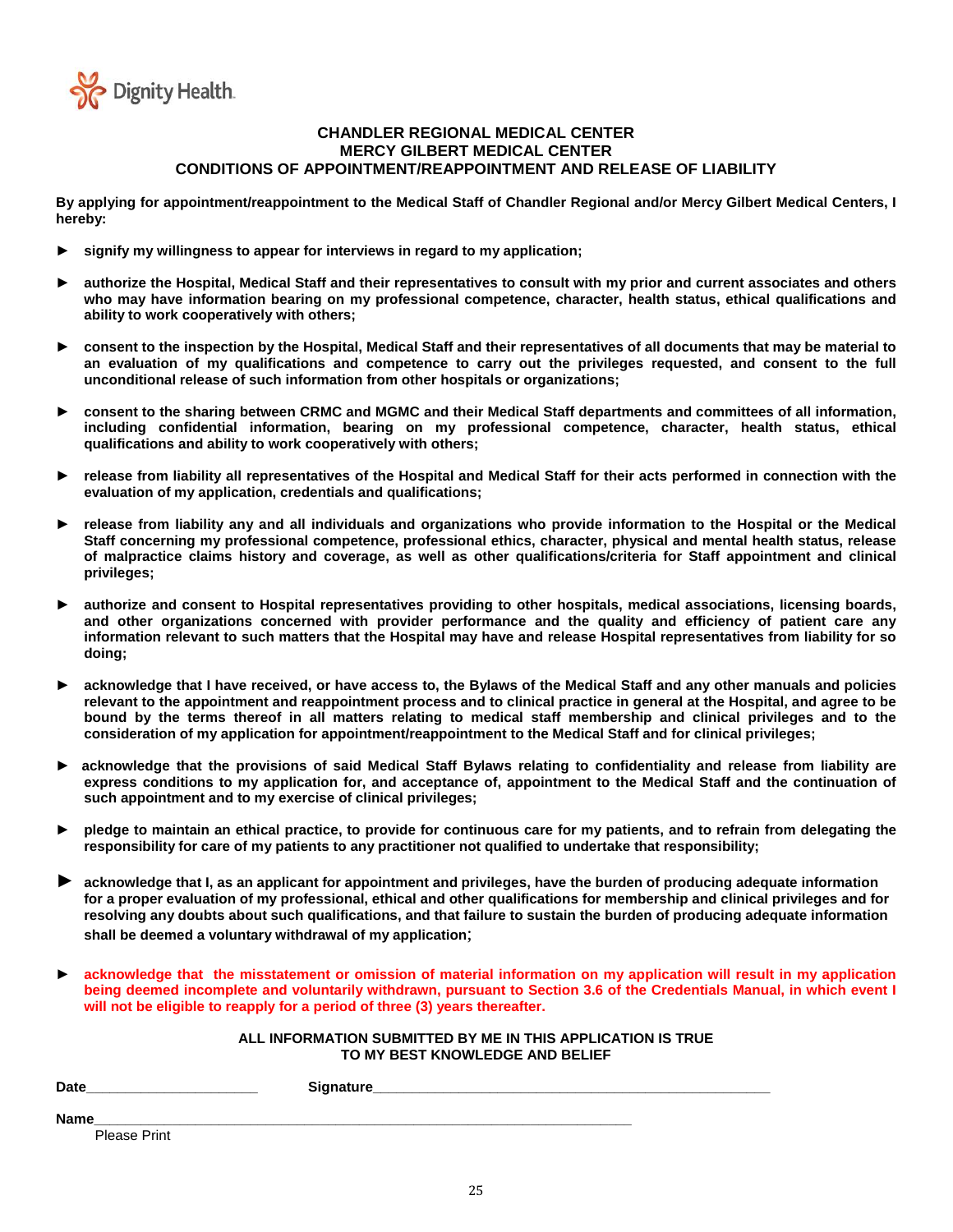

### **DHAzCVO RELEASE AND STATEMENT OF APPLICANT**

Dignity Health Arizona Credentials Verification Office (DHAzCVO) and all Healthcare Entities receiving this information will treat all information submitted in this application as confidential and protected under Arizona state statutes. I understand and acknowledge that, as an applicant to those healthcare entities indicated in this application, it is my responsibility to provide sufficient information upon which a proper evaluation of my qualifications including my current licensure, relevant training and/or experience, current competence, health status, character and ethics can be based. I hereby pledge to maintain an ethical practice, to provide for continuous care for my patients, and to refrain from delegating the responsibility for the care of my patients to any practitioner not qualified to undertake that responsibility. I further understand and acknowledge that the DHAzCVO, acting as agent for the healthcare entities, will verify the information in this application. I further understand that healthcare entities may also independently investigate my qualifications. By submitting this application, I agree to such verification and to the information exchange activities of the DHAzCVO and the healthcare entities. I further acknowledge that I am responsible for knowing the contents of the bylaws, rules and regulations, and code of conduct of the healthcare entities and their medical staffs and agree to be bound by them. I understand and acknowledge that completing this application does not entitle me to membership or privileges at any of the healthcare entities and that DHAzCVO shall have no responsibility or liability with respect to healthcare entities' membership decisions. I further understand and agree that DHAzCVO is solely responsible for the information which it provides to healthcare entities and that healthcare entities shall have no responsibility or liability for the completeness or accuracy of this information insofar as it was provided by and/or verified by DHAzCVO.

Verification of Application. I hereby authorize all individuals, institutions, and entities, (past, present, and future) including all professional liability insurers with whom I have had or currently have professional liability insurance (including past and present claims history), who have knowledge concerning my qualifications and other information requested in this application to consult with, and release relevant information and/or records to the healthcare entities, their medical staffs and agents, specifically including but not limited to DHAzCVO. I further authorize the use of the pictures provided by me for internal/ external purposes.

Authorization of Release. I understand and agree that the authorizations given by me herein shall be irrevocable for a period of twenty-four (24) months. A photocopy of this waiver shall be as effective as the original when so presented.

All information provided by me in this application is correct and complete to the best of my knowledge and belief. I understand and agree that any material misstatement in or omission from the application may constitute grounds for denial of appointment or for summary dismissal from the healthcare entities. I further release from liability and from any restrictions as to confidentiality and/or privacy, all representatives of DHAzCVO, the hospitals, healthcare entities, their boards and medical staffs, and further release all medical schools, licensing boards, specialty societies and all other entities and individuals providing information from liability for their acts performed in connection with the gathering and exchange of information as consented to above.

I agree to update this application while it is being processed, should there be any change in the information provided that could affect this application or its outcome.

I hereby agree that the exclusive remedy for any decision or recommendation made pertaining to this application for appointment or in any other peer review proceeding shall be to seek review of the correctness of the decision or recommendation, that no claim for alleged monetary damages will be brought on account thereof, and that no action at law or inequity will be brought until after all appeal rights available under the healthcare entities' medical staff bylaws/contracts have been exercised and completed.

I agree to notify DHAzCVO and the healthcare entities within ten (10) days of notice of any suit or claims alleging malpractice or malfeasance against me. I further agree to notify DHAzCVO and the healthcare entities thirty (30) days prior to any change in malpractice insurance coverage.

| Name<br>ашс<br>________        |                            |
|--------------------------------|----------------------------|
| (D <sub>0.000</sub> )<br>12222 |                            |
| Date                           | $\sim \cdot$<br>1000c<br>c |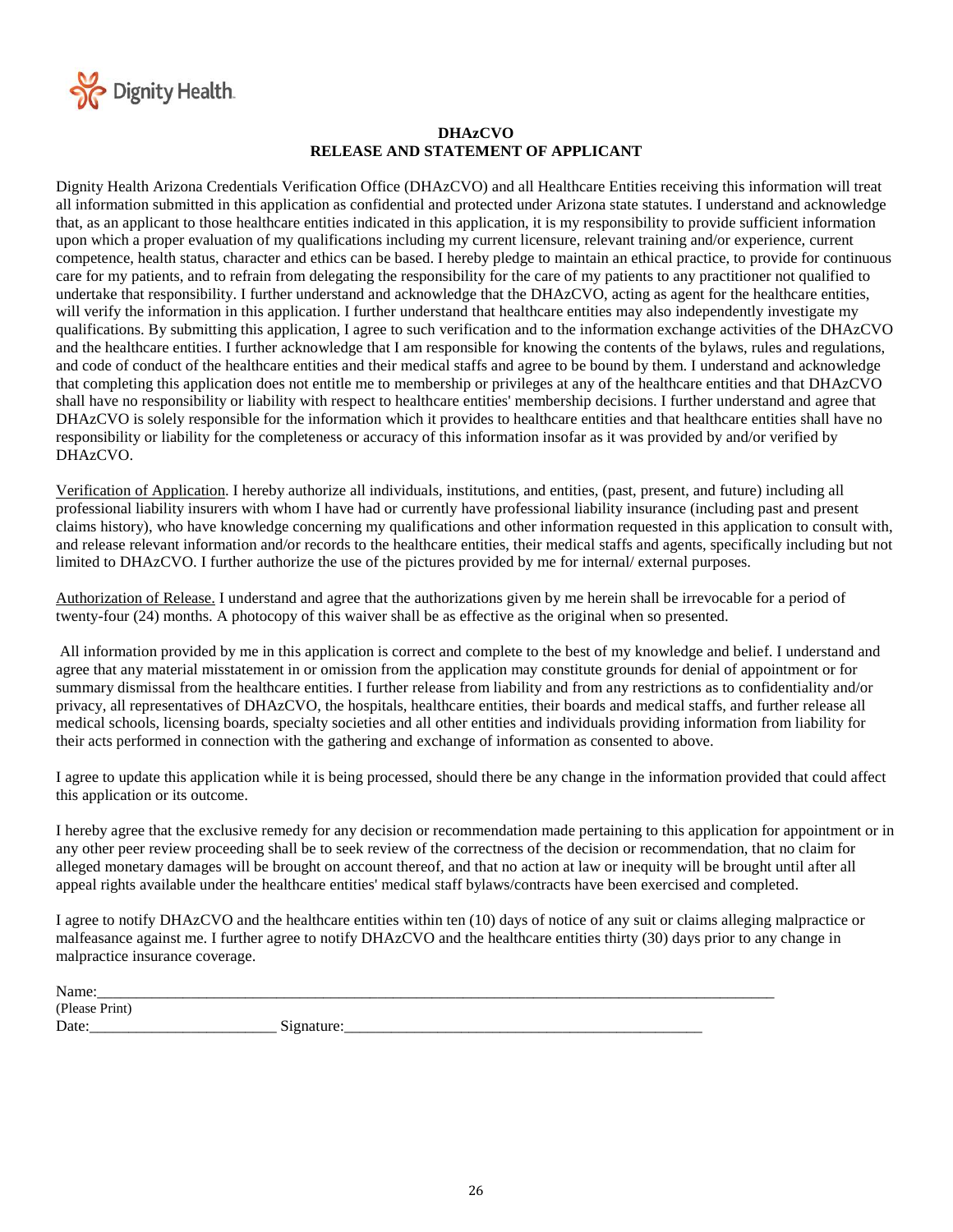



### **MEDICAL STAFF CONFLICT OF INTEREST STATEMENT**

**Medical Staff Member's Name: \_\_\_\_\_\_\_\_\_\_\_\_\_\_\_\_\_\_\_\_\_\_\_\_\_\_\_\_\_\_\_\_\_\_\_Department:** \_\_\_\_\_\_\_\_\_\_\_\_\_\_\_\_\_\_\_\_\_\_\_\_\_\_\_\_\_

Medical Staff Officer, Department or Committee Title, if any:

**This statement is filed for (check one):**

**Credentialing purposes (new or renewal)**

**Annual or New Officer, Department Chief or Committee Chair** 

**Update** 

# **MUST COMPLETE FULLY**

### **Key Definitions**

### **"Material financial interest"** means

- An employment, consulting, royalty, licensing, equipment or space lease, services arrangement or other financial relationship
- An ownership interest
- An interest that contributes more than 5% to a member's annual income or the annual income of a family member
- A position as a director, trustee, managing partner, officer or key employee, whether paid or unpaid

**"***Family member***"** means a spouse or domestic partner, children and their spouses, grandchildren and their spouses, parents and their spouses, grandparents and their spouses, brothers and sisters and their spouses, nieces and nephews and their spouses, parents –in-law and their spouses. Children include natural and adopted children. Spouses include domestic partners.

**"***Ownership***"** includes ownership through sole proprietorships, stock, stock options, partnership or limited partnership shares, and limited liability company memberships.

**"Personal interests"** mean those interests that arise out of a member's personal activities or the activities of a family member.

### *Disclosures of Material Financial and Personal Interests*

### **A. Ownership.**

Do you (or does a family member) have an ownership interest in any company that provides goods or services to the Hospital, or otherwise does business with the Hospital?

 $\Box$  No  $\Box$  Yes, as follows:

| Name of Person<br>(self or family member) | Name of Company | Percent of<br>Ownership | Type of Services Provided<br>by the Company |
|-------------------------------------------|-----------------|-------------------------|---------------------------------------------|
| 1.                                        |                 |                         |                                             |
| 2.                                        |                 |                         |                                             |
| 3.                                        |                 |                         |                                             |

*(Use additional sheets as necessary)*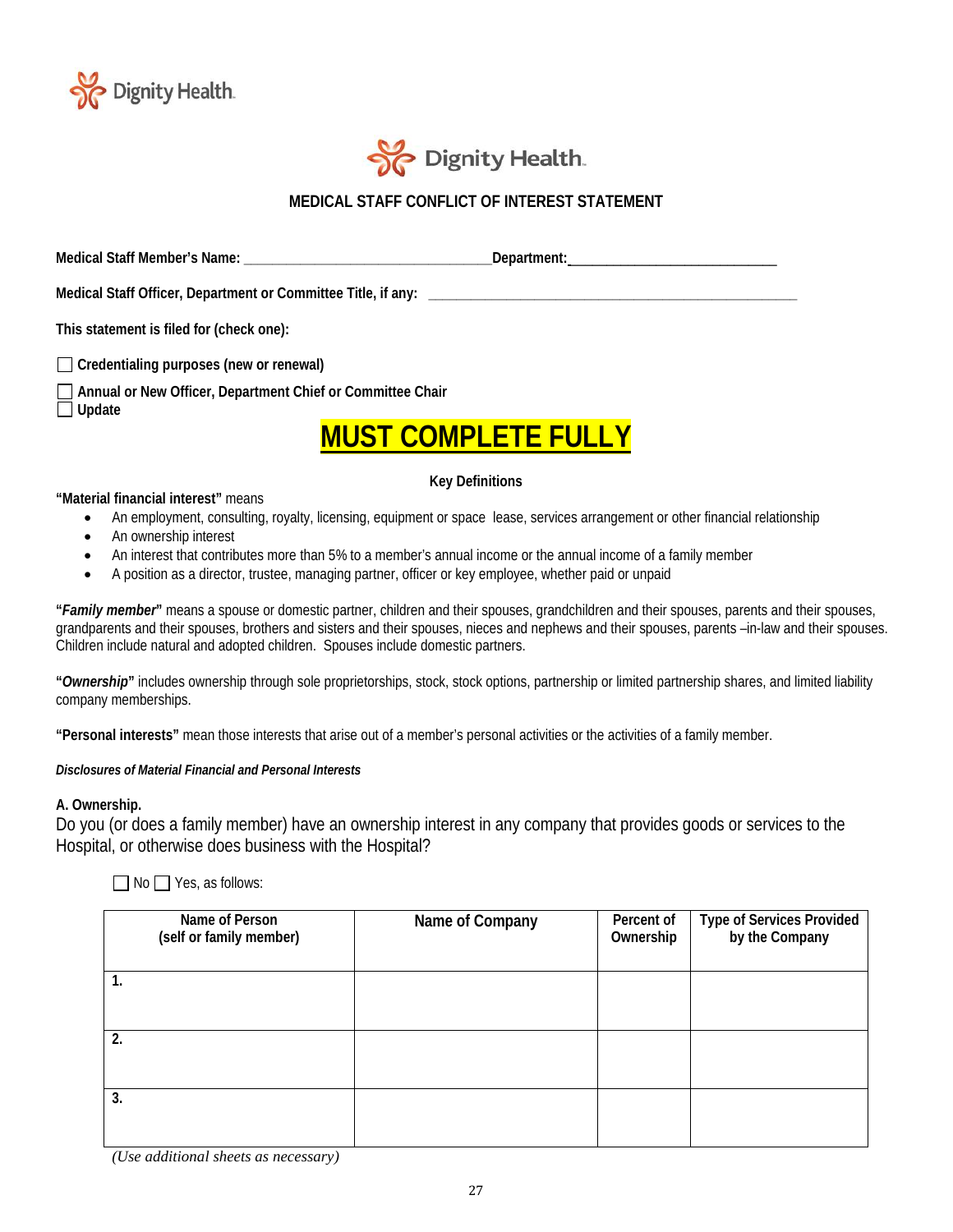

### **B. Compensation Arrangements**.

Do you (or does a family member) have an employment, consulting or other financial arrangement ( including, without limitation, an office or space lease, royalty or licensing agreement, or sponsored research agreement ) with a company that provides goods and services to the Hospital or otherwise does business with the Hospital?

### $\Box$  No  $\Box$  Yes, as follows:

| Name of Person<br>(self or family member) | Name of Company | Describe the Compensation<br>Arrangement | Dollar Value of<br>Compensation |
|-------------------------------------------|-----------------|------------------------------------------|---------------------------------|
|                                           |                 |                                          |                                 |
|                                           |                 |                                          |                                 |
| 2.                                        |                 |                                          |                                 |
|                                           |                 |                                          |                                 |
| 3.                                        |                 |                                          |                                 |
|                                           |                 |                                          |                                 |

*(Use additional sheets as necessary)*

### **C. Business Positions**.

Are you (or is a family member) an officer, director, trustee, managing partner, officer or key employee of a company that provides goods and services to the Hospital or otherwise does business with the Hospital?

No Yes, as follows:

| Name of Person<br>(self or family member) | Name of Company | <b>Business Position or Title</b> | Dollar Value of<br>Compensation<br>(include meeting<br>stipends and travel<br>reimbursement) |
|-------------------------------------------|-----------------|-----------------------------------|----------------------------------------------------------------------------------------------|
| 1.                                        |                 |                                   |                                                                                              |
| 2.                                        |                 |                                   |                                                                                              |
| 3.                                        |                 |                                   |                                                                                              |

*(Use additional sheets as necessary)*

I certify that the information hereby submitted is accurate and complete as of the date stated below, and that I shall promptly provide written notice to the Medical Staff of any changes to the information, after such date.

 $\_$  ,  $\_$  ,  $\_$  ,  $\_$  ,  $\_$  ,  $\_$  ,  $\_$  ,  $\_$  ,  $\_$  ,  $\_$  ,  $\_$  ,  $\_$  ,  $\_$  ,  $\_$  ,  $\_$  ,  $\_$  ,  $\_$  ,  $\_$  ,  $\_$  ,  $\_$  ,  $\_$  ,  $\_$  ,  $\_$  ,  $\_$  ,  $\_$  ,  $\_$  ,  $\_$  ,  $\_$  ,  $\_$  ,  $\_$  ,  $\_$  ,  $\_$  ,  $\_$  ,  $\_$  ,  $\_$  ,  $\_$  ,  $\_$  , Date **Date** Signature of Medical Staff Member